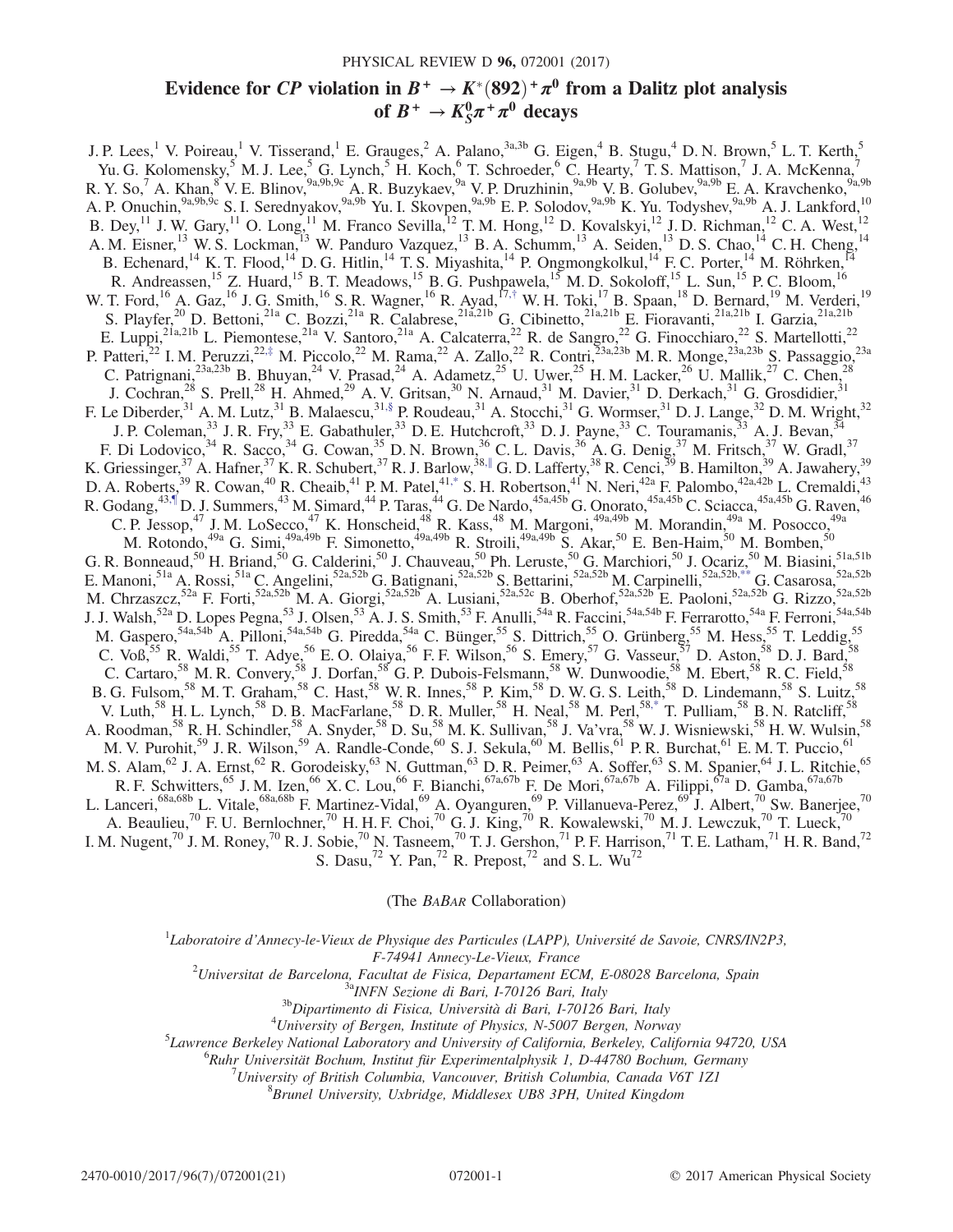<sup>9a</sup>Budker Institute of Nuclear Physics SB RAS, Novosibirsk 630090, Russia<br><sup>9b</sup>Novosibirsk State University, Novosibirsk 630090, Russia

<sup>9c</sup>Novosibirsk State Technical University, Novosibirsk 630092, Russia<br><sup>10</sup>University of California at Irvine, Irvine, California 92697, USA

<sup>10</sup>University of California at Irvine, California 92697, USA<br>
<sup>11</sup>University of California at Riverside, Riverside, California 92521, USA<br>
<sup>12</sup>University of California at Santa Cruz, Institute for Particle Physics, Santa

<sup>25</sup>Universität Heidelberg, Physikalisches Institut, D-69120 Heidelberg, Germany<br><sup>26</sup>Humboldt-Universität zu Berlin, Institut für Physik, D-12489 Berlin, Germany<br><sup>27</sup>University of Iowa, Iowa City, Iowa 52242, USA<br><sup>28</sup>Iowa

 $d'Orsay$ , F-91898 Orsay Cedex, France<br><sup>32</sup> Lawrence Livermore National Laboratory, Livermore, California 94550, USA<br><sup>33</sup> University of Liverpool, Liverpool L69 7ZE, United Kingdom<br><sup>34</sup> Oueen Mary, University of London, Lond

 $^{35}$ University of London, Royal Holloway and Bedford New College,<br>Egham, Surrey TW20 0EX, United Kingdom

<sup>36</sup> University of Louisville, Louisville, Kentucky 40292, USA<br><sup>37</sup> Johannes Gutenberg-Universität Mainz, Institut für Kernphysik, D-55099 Mainz, Germany<br><sup>38</sup> University of Manchester, Manchester M13 9PL, United Kingdom<br><sup></sup>

 $^{40}$ Massachusetts Institute of Technology, Laboratory for Nuclear Science,

Cambridge, Massachusetts 02139, USA<br>
<sup>41</sup>McGill University, Montréal, Québec, Canada H3A 2T8<br>
<sup>42a</sup>INFN Sezione di Milano, I-20133 Milano, Italy<br>
<sup>42b</sup>Dipartimento di Fisica, Università di Milano, I-20133 Milano, Italy<br>
<sup>4</sup>

<sup>44</sup>Université de Montréal, Physique des Particules, Montréal, Québec, Canada H3C 3J7<br><sup>45a</sup>INFN Sezione di Napoli, I-80126 Napoli, Italy<br><sup>45b</sup>Dipartimento di Scienze Fisiche, Università di Napoli Federico II, I-80126 Napo

NL-1009 DB Amsterdam, The Netherlands<br><sup>47</sup>University of Notre Dame, Notre Dame, Indiana 46556, USA<br><sup>48</sup>Ohio State University, Columbus, Ohio 43210, USA

<sup>49a</sup>INFN Sezione di Padova, I-35131 Padova, Italy<br><sup>49b</sup>Dipartimento di Fisica, Università di Padova, I-35131 Padova, Italy

 $^{50}$ Laboratoire de Physique Nucléaire et de Hautes Energies, IN2P3/CNRS,

Université Pierre et Marie Curie-Paris6, Université Denis Diderot-Paris7, F-75252 Paris, France<br><sup>51a</sup>INFN Sezione di Perugia, I-06123 Perugia, Italy<br><sup>51b</sup>Dipartimento di Fisica, Università di Perugia, I-06123 Perugia, Ita

53 Princeton University, Princeton, New Jersey 08544, USA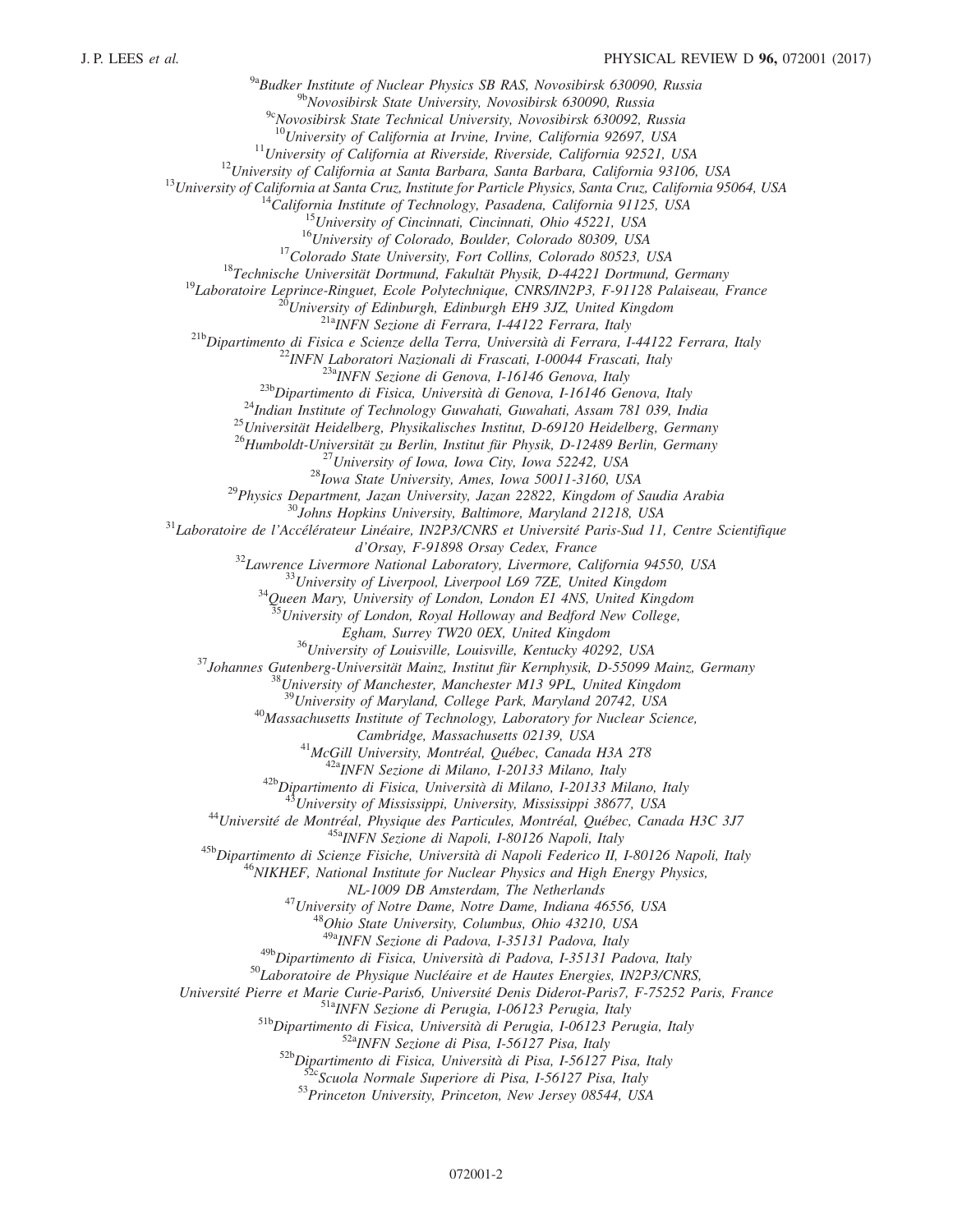$548$ Dipartimento di Fisica, Università di Roma, I-00185 Roma, Italy<br>  $548$ Dipartimento di Fisica, Università di Roma La Sapienza, I-00185 Roma, Italy<br>  $55$ Universität Rostock, D-18051 Rostock, Germany<br>  $56$ Rutherford App

<sup>60</sup>Southern Methodist University, Dallas, Texas 75275, USA<br><sup>61</sup>Stanford University, Stanford, California 94305-4060, USA<br><sup>62</sup>State University of New York, Albany, New York 12222, USA<br><sup>63</sup>Tel Aviv University, School of Ph

<sup>66</sup>University of Texas at Dallas, Richardson, Texas 75083, USA<br><sup>67a</sup>INFN Sezione di Torino, I-10125 Torino, Italy<br><sup>67b</sup>Dipartimento di Fisica, Università di Torino, I-10125 Torino, Italy<br><sup>68b</sup>Dipartimento di Fisica, Univ

<sup>70</sup>University of Victoria, Victoria, British Columbia, Canada V8W 3P6<br><sup>71</sup>Department of Physics, University of Warwick, Coventry CV4 7AL, United Kingdom<br><sup>72</sup>University of Wisconsin, Madison, Wisconsin 53706, USA

(Received 22 June 2015; published 2 October 2017)

We report a Dalitz plot analysis of charmless hadronic decays of charged  $B$  mesons to the final state  $K_S^0 \pi^+ \pi^0$  using the full BABAR data set of 470.9  $\pm$  2.8 million BB events collected at the Y(4S) resonance. We measure the overall branching fraction and CP asymmetry to be  $\mathcal{B}(B^+ \to K^0 \pi^+ \pi^0)$  $(31.8 \pm 1.8 \pm 2.1^{+6.0}_{-0.0}) \times 10^{-6}$  and  $A_{CP}(B^+ \to K^0 \pi^+ \pi^0) = 0.07 \pm 0.05 \pm 0.03^{+0.02}_{-0.03}$ , where the uncertainties are statistical, systematic, and due to the signal model, respectively. This is the first measurement of the branching fraction for  $B^+ \to K^0 \pi^+ \pi^0$ . We find first evidence of a CP asymmetry in  $B^+ \to K^*(892)^+ \pi^0$ decays:  $A_{CP}(B^+ \to K^*(892)^+\pi^0) = -0.52 \pm 0.14 \pm 0.04^{+0.04}_{-0.02}$ . The significance of this asymmetry, including systematic and model uncertainties, is 3.4 standard deviations. We also measure the branching fractions and CP asymmetries for three other intermediate decay modes.

DOI: [10.1103/PhysRevD.96.072001](https://doi.org/10.1103/PhysRevD.96.072001)

# I. INTRODUCTION

The Cabibbo-Kobayashi-Maskawa (CKM) mechanism [\[1,2\]](#page-19-0) for quark mixing describes all weak charged current transitions between quarks in terms of a unitarity matrix with four parameters: three rotation angles and an irreducible phase. The unitarity of the CKM matrix is usually expressed as triangle relationships among its elements. The interference between tree-level and loop ("penguin") amplitudes can give rise to direct CP violation, which is sensitive to the angles of the Unitarity Triangle, denoted  $\alpha$ ,  $\beta$ , and  $\gamma$ . Measurements of the parameters of the CKM matrix provide an important test of the Standard Model (SM) since any deviation from unitarity or discrepancies between measurements of the same parameter in different decay processes would imply a possible signature of new physics. Tree amplitudes in  $B \to K^*\pi$  decays are sensitive to  $\gamma$ , which can be extracted from interferences between the intermediate states that populate the  $K\pi\pi$  Dalitz plane. However, these amplitudes are Cabibbo-suppressed relative to contributions carrying a different phase and involving radiation of either a gluon (QCD penguin) or photon (electroweak penguin or EWP) from a loop.

<span id="page-2-7"></span>QCD penguin contributions can be eliminated by constructing a linear combination of the weak decay amplitudes for  $B^+ \to K^* \pi$  to form a pure isospin  $I = \frac{3}{2}$ state [\[3\]:](#page-19-1)

$$
A_{\frac{3}{2}} = A(K^{*0}\pi^+) + \sqrt{2}A(K^{*+}\pi^0). \tag{1}
$$

<span id="page-2-4"></span>[<sup>\\*</sup>](#page-0-0) Deceased.

<span id="page-2-0"></span>[<sup>†</sup>](#page-0-1) Now at: University of Tabuk, Tabuk 71491, Saudi Arabia.

<span id="page-2-1"></span>[<sup>‡</sup>](#page-0-2) Also at: Università di Perugia, Dipartimento di Fisica, I-06123 Perugia, Italy.

<span id="page-2-2"></span>Now at: Laboratoire de Physique Nucléaire et de Hautes Energies, IN2P3/CNRS, F-75252 Paris, France. [∥](#page-0-4)

<span id="page-2-3"></span>Now at: University of Huddersfield, Huddersfield HD1 3DH, UK.

<span id="page-2-5"></span>[<sup>¶</sup>](#page-0-5) Now at: University of South Alabama, Mobile, Alabama 36688, USA. [\\*\\*A](#page-0-6)lso at: Università di Sassari, I-07100 Sassari, Italy.

<span id="page-2-6"></span>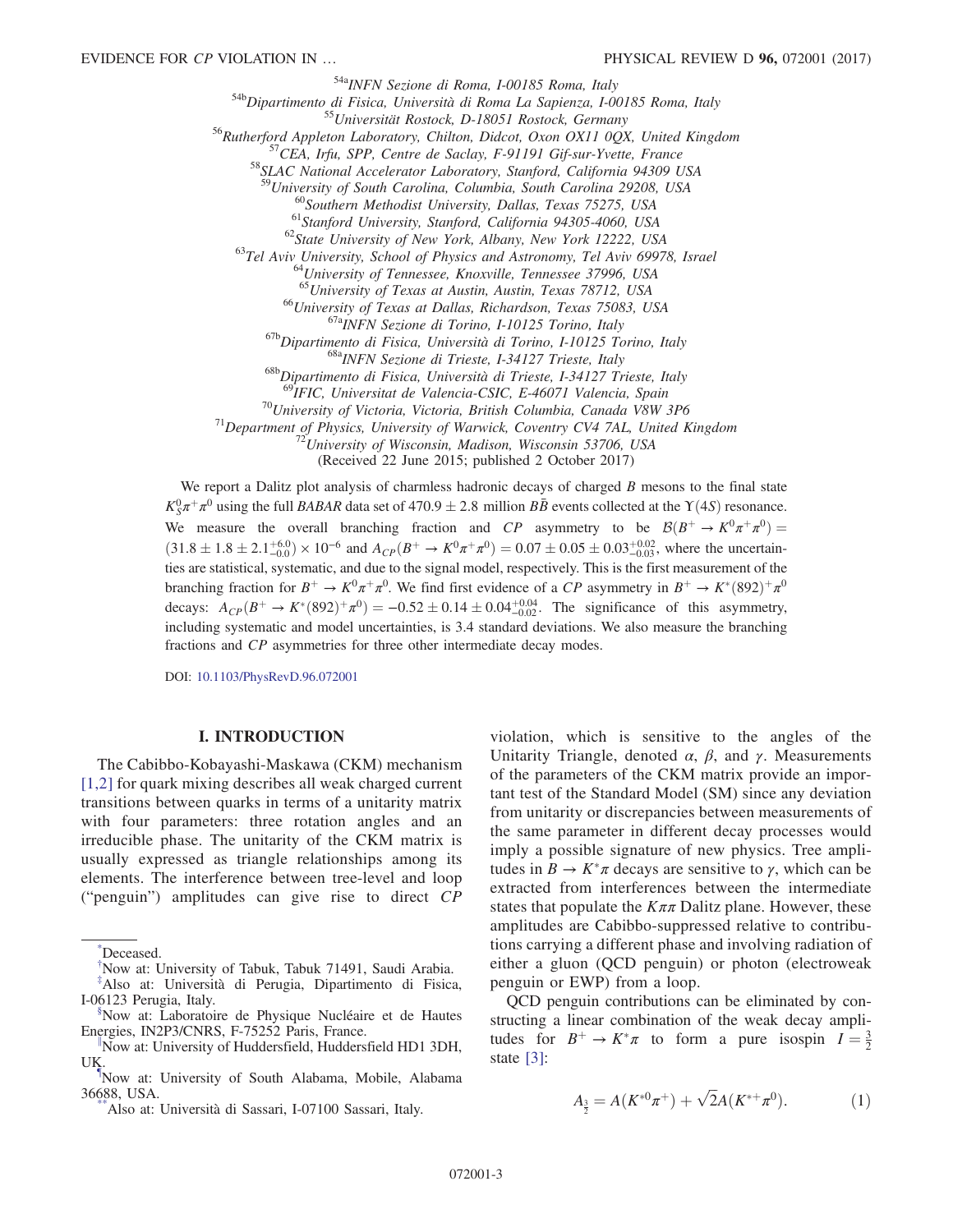<span id="page-3-0"></span>Since all transitions from  $I = \frac{1}{2}$  to  $I = \frac{3}{2}$  states occur via only  $\Delta I = 1$  operators,  $A_{\frac{3}{2}}$  is free from QCD contributions. The weak phase of  $A_{\frac{3}{2}}$  is often denoted as

$$
\Phi_{\frac{3}{2}} = -\frac{1}{2} \text{Arg}(\bar{A}_{\frac{3}{2}} / A_{\frac{3}{2}}),\tag{2}
$$

where  $\bar{A}_{\frac{3}{2}}$  is the CP conjugate of the amplitude in Eq. [\(1\)](#page-2-7). The phase  $\Phi_{\frac{3}{2}}$  in Eq. [\(2\)](#page-3-0) is the CKM angle  $\gamma$  in the absence of EWP contributions [\[4\]](#page-19-2).

Measurements of the rates and CP asymmetries in  $B \rightarrow$  $K_{\pi}$  have generated considerable interest because of possible hints of new-physics contributions [\[5,6\]](#page-19-3). Of particular interest is the difference,  $\Delta A_{CP}$ , between the CP asymmetry in  $B^+ \to K^+\pi^0$  and the CP asymmetry in  $B^0 \to K^+\pi^-$ , which in the SM is expected to be consistent with zero within the theoretical uncertainties assuming U-spin symmetry and in the absence of color-suppressed tree and electroweak amplitudes [\[7,8\].](#page-19-4) Using the average values of  $A_{CP}$  of  $K^+\pi^0$  and  $K^+\pi^-$  decays [\[9\]](#page-19-5),  $\Delta A_{CP}(K\pi)$  is

<span id="page-3-5"></span>
$$
\Delta A_{CP}(K\pi) = A_{CP}(K^+\pi^0) - A_{CP}(K^+\pi^-)
$$
  
= 0.122 ± 0.022, (3)

which differs from zero by 5.5 standard deviations. Unfortunately, hadronic uncertainties prevent a clear interpretation of these results in terms of the new-physics implications [\[3,10\]](#page-19-1). Additional information can be obtained through studies of the related vector-pseudoscalar decays  $B \to K^* \pi$  and  $B \to K \rho$  [11–[13\]](#page-19-6), for which the ratios of tree-to-penguin amplitudes are expected to be two to three times larger than for  $B \to K\pi$  decays. Hence,  $B \to K^*\pi$  and  $B \rightarrow K \rho$  decays could have considerably larger CP asymmetries.

In this article, we present the results from an amplitude analysis of  $B^+ \to K^0_S \pi^+ \pi^0$  decays. The inclusion of charge conjugate processes is implied throughout this article, except when referring to CP asymmetries. This is the first Dalitz plot analysis of this decay by BABAR; the only previous BABAR analysis of this decay was restricted to measuring the branching fraction and CP asymmetry of  $B^+ \rightarrow K^0 \rho^+$  [\[14\].](#page-19-7) An upper limit on the branching fraction for  $B^+ \to K^0 \pi^+ \pi^0$  was set by the CLEO Collaboration:  $\mathcal{B}(B^+ \to K^0 \pi^+ \pi^0) < 66 \times 10^{-6}$  [\[15\].](#page-19-8)

Two contributions to the  $K_S^0 \pi^+ \pi^0$  final state arise from the resonant decays  $B^+ \to K^*(892)^0 \pi^+$  and  $B^+ \to$  $K^*(892)^+\pi^0$ . Although both the rate and CP asymmetries for  $B^+ \to K^*(892)^0 \pi^+$  have been well measured, with  $K^{*0} \rightarrow K^+\pi^-$ , by both the BABAR [\[16\]](#page-19-9) and Belle [\[17\]](#page-19-10) Collaborations, the measurements of the rate and CP asymmetry for  $B^+ \to K^*(892)^+ \pi^0$  [\[18\]](#page-19-11) have significant statistical uncertainties and could benefit from the additional information provided by a full amplitude analysis. In

<span id="page-3-1"></span>TABLE I. Average values of the branching fractions  $\beta$  and  $\beta$ asymmetries  $A_{CP}$  for  $B \to K^*(892)\pi$  decays as determined by the Heavy Flavor Averaging Group [\[9\]](#page-19-5).

| Mode           | $B(10^{-6})$        | $A_{CP}$           | References |
|----------------|---------------------|--------------------|------------|
| $K^{*+}\pi^-$  | $8.5 \pm 0.7$       | $-0.23 \pm 0.06$   | $[19-22]$  |
| $K^{*+} \pi^0$ | $8.2 \pm 1.8$       | $-0.06 \pm 0.24$   | [18]       |
| $K^{*0}\pi^+$  | $9.9^{+0.8}_{-0.9}$ | $-0.038 \pm 0.042$ | [16, 17]   |
| $K^{*0}\pi^0$  | $2.5 \pm 0.6$       | $-0.15 \pm 0.13$   | [19, 23]   |

Table [I](#page-3-1) we review the existing measurements of the rates and CP asymmetries in the  $B \to K^*(892)\pi$  system.

This article is organized as follows. The isobar model used to parametrize the complex amplitudes describing the intermediate resonances contributing to the  $K_S^0 \pi^+ \pi^0$  final state is presented in Sec. [II](#page-3-2). A brief description of the BABAR detector and the data set is given in Sec. [III.](#page-5-0) The event reconstruction and selection are discussed in detail in Sec. [IV,](#page-5-1) the background study in Sec. [V,](#page-7-0) and a description of the extended maximum likelihood fit in Sec. [VI](#page-7-1). The results are given in Sec. [VII](#page-9-0), and a study of the systematic uncertainties is presented in Sec. [VIII](#page-13-0). In Sec. [IX](#page-14-0), we provide a summary and conclusion, discussing the results and combining the branching fractions and CP asymmetries for the decays  $B^+ \to K^*(892)^0 \pi^+, B^+ \to$  $K^*_{0}(1430)^{0}\pi^{+}$ , and  $B^+ \to K^*(892)^{+}\pi^{0}$  with previous BABAR results obtained from the final states  $B^+ \rightarrow$  $K^+\pi^-\pi^+$  and  $B^+\to K^+\pi^0\pi^0$ .

### <span id="page-3-2"></span>II. AMPLITUDE ANALYSIS FORMALISM

A number of intermediate states contribute to the decay  $B^+ \to K_S^0 \pi^+ \pi^0$ . Their individual contributions are measured by performing a maximum likelihood fit to the distribution of events in the Dalitz plot formed from the two variables,  $m_{K_S^0 \pi^+}^2$  and  $m_{\pi^+ \pi^0}^2$ . We use the Laura++ [\[24\]](#page-20-0) software to perform this fit.

<span id="page-3-3"></span>The total signal amplitudes for the  $B^+$  and the  $B^-$  decays are given in the isobar formalism by [\[25,26\]](#page-20-1)

$$
A(m_{K_S^0 \pi^+}^2, m_{\pi^+ \pi^0}^2) = \sum_j c_j F_j(m_{K_S^0 \pi^+}^2, m_{\pi^+ \pi^0}^2), \qquad (4)
$$

<span id="page-3-4"></span>
$$
\bar{A}(m_{K_S^0 \pi^-}^2, m_{\pi^- \pi^0}^2) = \sum_j \bar{c}_j \bar{F}_j(m_{K_S^0 \pi^-}^2, m_{\pi^- \pi^0}^2), \qquad (5)
$$

where  $c_i$  is the complex coefficient for a given resonant decay mode j contributing to the Dalitz plot. This complex coefficient contains the weak-interaction phase dependence that is measured relative to one of the contributing resonant channels. In this article we report results for the relative phases between each pair of amplitudes.

The function  $F_i$  describes the dynamics of the decay amplitudes and is the product of a resonant line shape  $(R_j)$ ,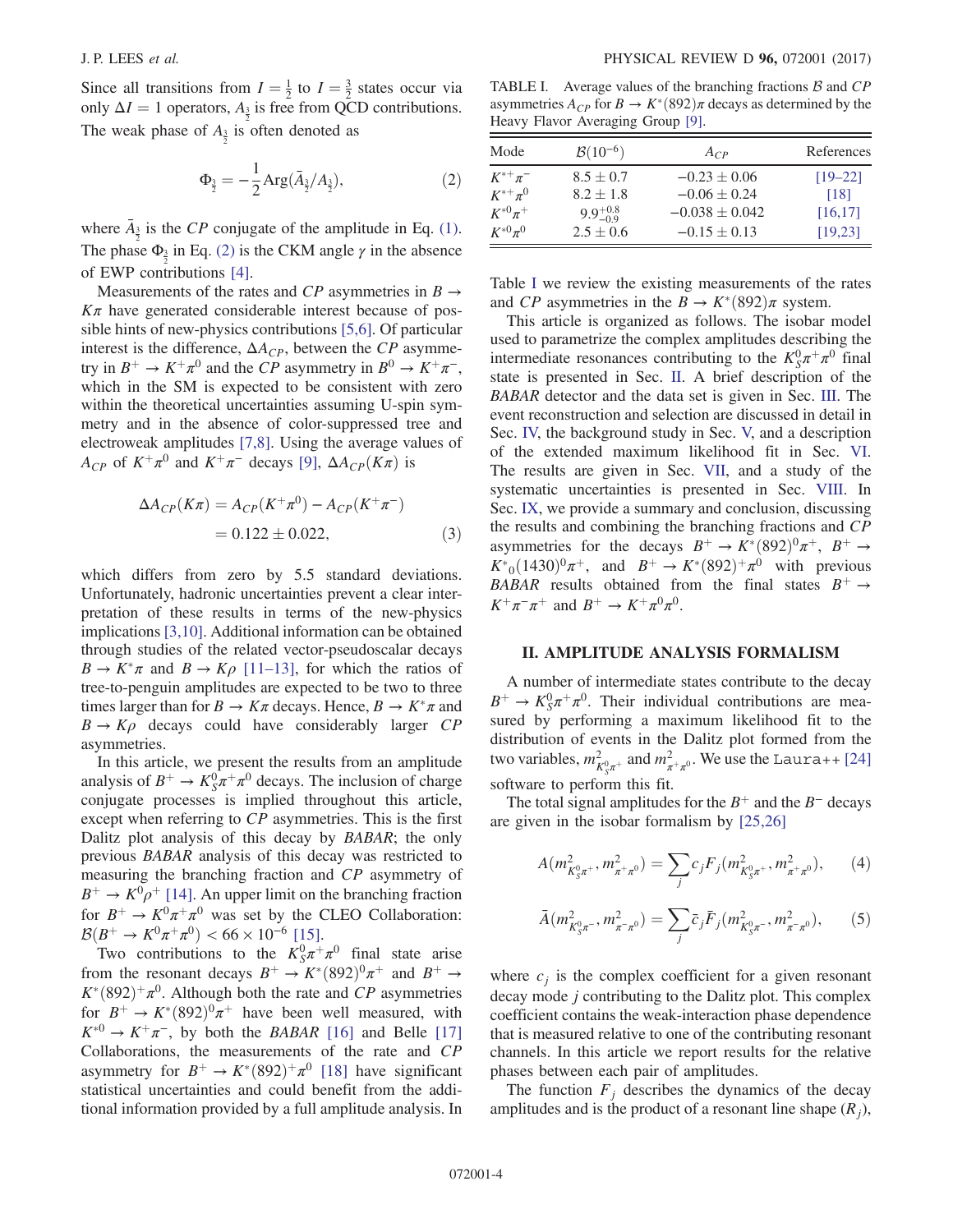two Blatt-Weisskopf barrier factors [\[27\]](#page-20-2)  $(X_L)$ , and an angular-dependent term  $(T_{i,L})$  [\[28\]](#page-20-3):

$$
F_j = R_j \times X_L(|\vec{p}|, |\vec{p}_0|) \times X_L(|\vec{q}|, |\vec{q}_0|) \times T_{j,L}(\vec{p}, \vec{q}), \quad (6)
$$

where  $L$  is the orbital angular momentum between the intermediate resonance and the bachelor particle (the bachelor particle is the daughter of the  $B$  decay that does not arise from the resonance),  $\vec{q}$  is the momentum of one of the daughters of the resonance in the rest frame of the resonance,  $\vec{p}$  is the momentum of the bachelor particle in the rest frame of the resonance, and  $\vec{p}_0$  and  $\vec{q}_0$  are the values of  $\vec{p}$  and  $\vec{q}$ , respectively, at the nominal mass of the resonance. The Blatt-Weisskopf barrier factors are given by

$$
X_{L=0}(|\vec{u}|, |\vec{u}_0|) = 1,\t\t(7)
$$

$$
X_{L=1}(|\vec{u}|, |\vec{u}_0|) = \sqrt{\frac{1+z_0}{1+z}},
$$
\n(8)

$$
X_{L=2}(|\vec{u}|, |\vec{u}_0|) = \sqrt{\frac{(z_0 - 3)^2 + 9z_0}{(z - 3)^2 + 9z}},\tag{9}
$$

where  $z = (|\vec{u}|r_{\text{BW}})^2$ ,  $z_0 = (|\vec{u}_0|r_{\text{BW}})^2$ ,  $\vec{u}$  is either  $\vec{q}$  or  $\vec{p}$ , and  $r_{\text{BW}} = 4.0 \ (\text{GeV}/c)^{-1}$  is the meson radius parameter. The uncertainty in  $r_{BW}$ , used for systematic variations, is  $\pm 2$  (GeV/c)<sup>-1</sup> for the K<sup>\*</sup> resonances, and ranges from  $-1.0$  to  $+2.0$   $(GeV/c)^{-1}$  for the  $\rho$ (770)<sup>+</sup> [\[28\].](#page-20-3) The angular term depends on the spin of the resonance and is given by [\[29,30\]](#page-20-4)

$$
T_{j,L=0} = 1,\t\t(10)
$$

$$
T_{j,L=1} = -2\vec{p}.\vec{q},\qquad(11)
$$

$$
T_{j,L=2} = \frac{4}{3} [3(\vec{p}.\vec{q})^2 - (|\vec{p}||\vec{q}|)^2].
$$
 (12)

The choice of which resonance daughter is defined to carry the momentum  $\vec{q}$  is a matter of convention. However, its definition is important when comparing measurements from different experiments. In Fig. [1,](#page-4-0) we illustrate the momentum definitions used for the  $K_S^0 \pi^+$ ,  $K_S^0 \pi^0$ , and  $\pi^+ \pi^0$ resonance combinations.

Table [II](#page-4-1) lists the resonances used to model the signal. We determine a nominal model from data by studying changes in the log likelihood values for the best fit when omitting or adding a resonance to the fit model, as described in Sec. [VI](#page-7-1).

For the  $K^*(892)^0$  and  $K^*(892)^+$  resonances, we use a relativistic Breit-Wigner (RBW) line shape [\[28\]](#page-20-3):



<span id="page-4-0"></span>FIG. 1. Schematic representation of the definitions of  $\vec{q}$  and  $\vec{p}$ used in this analysis for the (left)  $K_S^0 \pi^+$ , (center)  $K_S^0 \pi^0$ , and (right)  $\pi^+\pi^0$  resonances.

$$
R_j^{\text{RBW}}(m) = \frac{1}{m_0^2 - m^2 - im_0 \Gamma(m)},
$$
 (13)

<span id="page-4-2"></span>where *m* is the two-body invariant mass and  $\Gamma(m)$  is the mass-dependent width. In general, for a resonance decaying to spin-0 particles,  $\Gamma(m)$  can be expressed as

$$
\Gamma(m) = \Gamma_0 \left(\frac{|\vec{q}|}{|\vec{q}_0|}\right)^{2L+1} \left(\frac{m_0}{m}\right) X_L(|\vec{q}|, |\vec{q}_0|)^2, \qquad (14)
$$

where  $m_0$  and  $\Gamma_0$  are the nominal mass and width of the resonance.

The Gounaris-Sakurai (GS) parametrization [\[34\]](#page-20-5) is used to describe the line shape of the  $\rho$  resonance decaying into two pions. The parametrization takes the form

$$
R_j^{\rm GS} = \frac{1 + \Gamma_0 \cdot d/m_0}{m_0^2 - m^2 + f(m) - im_0 \Gamma(m)},
$$
(15)

<span id="page-4-1"></span>TABLE II. Parameters of the Dalitz plot model for  $B^+ \rightarrow$  $K_S^0 \pi^+ \pi^0$  used in the nominal fit. The mass and width of the  $\rho(770)^{+}$  and their uncertainties are taken from the analyses by the ALEPH [\[31\]](#page-20-6) and CMD2 [\[32\]](#page-20-7) Collaborations. All other parameters are taken from Ref. [\[28\]](#page-20-3). The resonance shapes are a Gounaris-Sakurai (GS) function, a relativistic Breit-Wigner (RBW) function, or based on measurements by the LASS Collaboration [\[33\],](#page-20-8) with  $a$  the scattering length and  $r$  the effective range of the LASS parametrization.

|                     |            | Parameters                                      |                 |  |  |
|---------------------|------------|-------------------------------------------------|-----------------|--|--|
|                     |            | Resonance mass                                  | Width           |  |  |
| Resonance           | Line shape | (MeV/c <sup>2</sup> )                           | (MeV)           |  |  |
| $\rho(770)^{+}$     | GS.        | $775.5 \pm 0.6$                                 | $148.2 \pm 0.8$ |  |  |
| $K^*(892)^+$        | <b>RBW</b> | $891.7 \pm 0.3$                                 | $50.8 \pm 0.9$  |  |  |
| $K^*(892)^0$        | <b>RBW</b> | $896.1 \pm 0.2$                                 | $50.7 \pm 0.6$  |  |  |
| $(K\pi)^{*0/+}_{0}$ | LASS       | $1412 \pm 50$                                   | $294 \pm 80$    |  |  |
|                     |            | $m_{\text{cutoff}} = 1800 \text{ MeV}/c^2$ [16] |                 |  |  |
|                     |            | $a = 2.1 \pm 0.1$ (GeV/c) <sup>-1</sup> [16]    |                 |  |  |
|                     |            | $r = 3.3 \pm 0.3$ (GeV/c) <sup>-1</sup> [16]    |                 |  |  |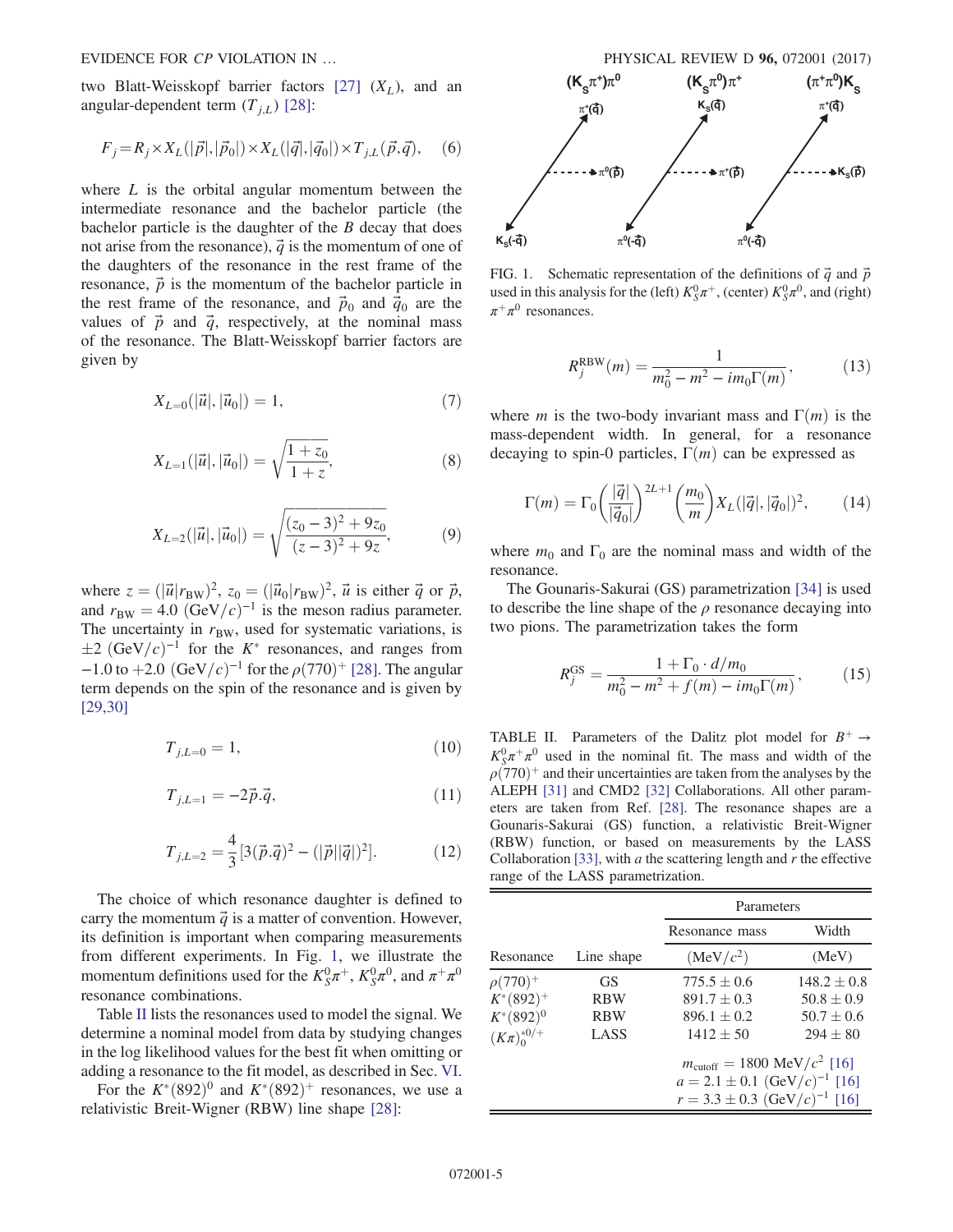where  $\Gamma(m)$  is given by Eq. [\(14\)](#page-4-2). Expressions for  $f(m)$ , in terms of  $\Gamma_0$  and m, and the constant d can be found in Ref. [\[34\].](#page-20-5) The parameters specifying the  $\rho$  line shape are taken from Refs. [\[31,32\],](#page-20-6) which provides line shape information derived from fits to  $e^+e^-$  annihilation and  $\tau$ lepton decay data.

For the  $J^P = 0^+$  component of the  $K\pi$  spectrum, denoted  $(K_{\pi})_0^{*0/+}$ , we make use of the LASS parametrization [\[33\]](#page-20-8), which consists of a  $K_0^*$  resonant term together with an effective-range, nonresonant component to describe the slowly increasing phase as a function of the  $K\pi$  mass:

$$
R_j^{\text{LASS}} = e^{2i\delta_B} \frac{m_0 \Gamma_0 \frac{m_0}{|\vec{q}_0|}}{(m_0^2 - m^2) - im_0 \Gamma_0 \frac{|\vec{q}| m_0}{m|\vec{q}_0|}} + \frac{m}{|\vec{q}| \cot \delta_B - i|\vec{q}|},\tag{16}
$$

where  $\cot \delta_B = \frac{1}{a|\vec{q}|} + \frac{1}{2}r|\vec{q}|$ . The values used for the scattering length  $a$  and the effective range  $r$  are given in Table [II](#page-4-1). The effective-range component has a cutoff imposed at 1800 MeV/ $c^2$  [\[16\]](#page-19-9). Integrating separately the resonant term, the effective-range term, and the coherent sum, we find that the resonant terms (hereafter referred to as the  $K^*_{0}(1430)^{0}$  and the  $K^*_{0}(1430)^{+}$ ) account for 88% of the sum, and the effective range component 49%; the 37% excess is due to destructive interference between the two terms. The LASS parametrization is the least welldetermined component of the signal model; we discuss the impact of these uncertainties in Sec. [VIII](#page-13-0).

The complex coefficients  $c_i$  and  $\bar{c}_j$  in Eqs. [\(4\)](#page-3-3), [\(5\)](#page-3-4) can be parametrized in different ways; we follow the parametrization used in Ref. [\[16\]](#page-19-9) as it avoids a bias in the measurement of amplitudes and phases when the resonant components have small magnitudes:

$$
c_j = (x_j + \Delta x_j) + i(y_j + \Delta y_j),
$$
  
\n
$$
\bar{c}_j = (x_j - \Delta x_j) + i(y_j - \Delta y_j),
$$
\n(17)

<span id="page-5-2"></span>where  $x_j \pm \Delta x_j$  and  $y_j \pm \Delta y_j$  are the real and imaginary parts of the amplitudes. The quantities  $\Delta x_i$  and  $\Delta y_i$ parametrize the CP violation in the decay. The CP asymmetry for a given intermediate state is given by

<span id="page-5-3"></span>
$$
A_{CP,j} = \frac{|\bar{c}_j|^2 - |c_j|^2}{|\bar{c}_j|^2 + |c_j|^2}
$$
 (18)

$$
= -\frac{2(x_j \Delta x_j + y_j \Delta y_j)}{x_j^2 + \Delta x_j^2 + y_j^2 + \Delta y_j^2}.
$$
 (19)

The results quoted for the resonances in the following analysis use fit fractions  $(FF_i)$  as phase-conventionindependent quantities representing the fractional rate of each contribution in the Dalitz plot. The FF for mode  $j$  is defined as

$$
\text{FF}_j = \frac{\iint \left( |c_j F_j|^2 + |\bar{c}_j \bar{F}_j|^2 \right) dm_{K\pi}^2 dm_{\pi\pi}^2}{\iint \left( |A|^2 + |\bar{A}|^2 \right) dm_{K\pi}^2 dm_{\pi\pi}^2}.
$$
 (20)

The sum of all the fit fractions does not necessarily yield unity due to constructive and destructive interference, as quantified by the interference fit fractions given by [\[30\]](#page-20-9)

$$
\text{FF}_{ij} = \frac{\iint 2\text{Re}[c_i c_j^* F_i F_j^*] dm_{K\pi}^2 dm_{\pi\pi}^2}{\iint |\sum_k c_k F_k|^2 dm_{K\pi}^2 dm_{\pi\pi}^2}.
$$
 (21)

The parameters  $x_i$ ,  $\Delta x_i$ ,  $y_i$ , and  $\Delta y_i$  are determined in the fit, except for the reference amplitude. Fit fractions, relative phases, and asymmetries are derived from the fit parameters and their statistical uncertainties determined from pseudo experiments generated from the fit results.

# III. THE BABAR DETECTOR AND MC SIMULATION

<span id="page-5-0"></span>The data used in the analysis were collected with the BABAR detector at the PEP-II asymmetric-energy  $e^+e^$ collider at SLAC National Accelerator Laboratory. The sample consists of  $429$  fb<sup>-1</sup> of integrated luminosity recorded at the  $Y(4S)$  resonance mass ("on-peak") and 45 fb<sup>−</sup><sup>1</sup> collected 40 MeV below the resonance mass ("offpeak") [\[35\]](#page-20-10). The on-peak sample corresponds to the full BABAR  $\Upsilon(4S)$  data set and contains  $470.9 \pm 2.8$  million  $B\overline{B}$  events [\[30\].](#page-20-9) A detailed description of the BABAR detector is given in Refs. [\[36,37\]](#page-20-11). Charged-particle tracks are measured by means of a five-layer double-sided silicon vertex tracker (SVT) and a 40-layer drift chamber (DCH), both positioned within a solenoid that provides a 1.5 T magnetic field. Charged-particle identification is achieved by combining the information from a ring-imaging Cherenkov detector (DIRC) and specific ionization energy loss  $(dE/dx)$  measurements from the DCH and SVT. Photons are detected and their energies measured in a CsI(Tl) electromagnetic calorimeter (EMC). Muon candidates are identified in the instrumented flux return of the solenoid.

We use GEANT4-based software to simulate the detector response and account for the varying beam and experimental conditions [\[38,39\].](#page-20-12) The EvtGen [\[40\]](#page-20-13) and Jetset 7.4 [\[41\]](#page-20-14) software packages are used to generate signal and background Monte-Carlo (MC) event samples in order to determine efficiencies and evaluate background contributions for different selection criteria.

# IV. EVENT SELECTION

<span id="page-5-1"></span>We reconstruct  $B^+ \to K_S^0 \pi^+ \pi^0$  candidates from one  $\pi^0$ candidate, one  $K_S^0$  candidate reconstructed from a pair of oppositely charged pions, and a charged pion candidate.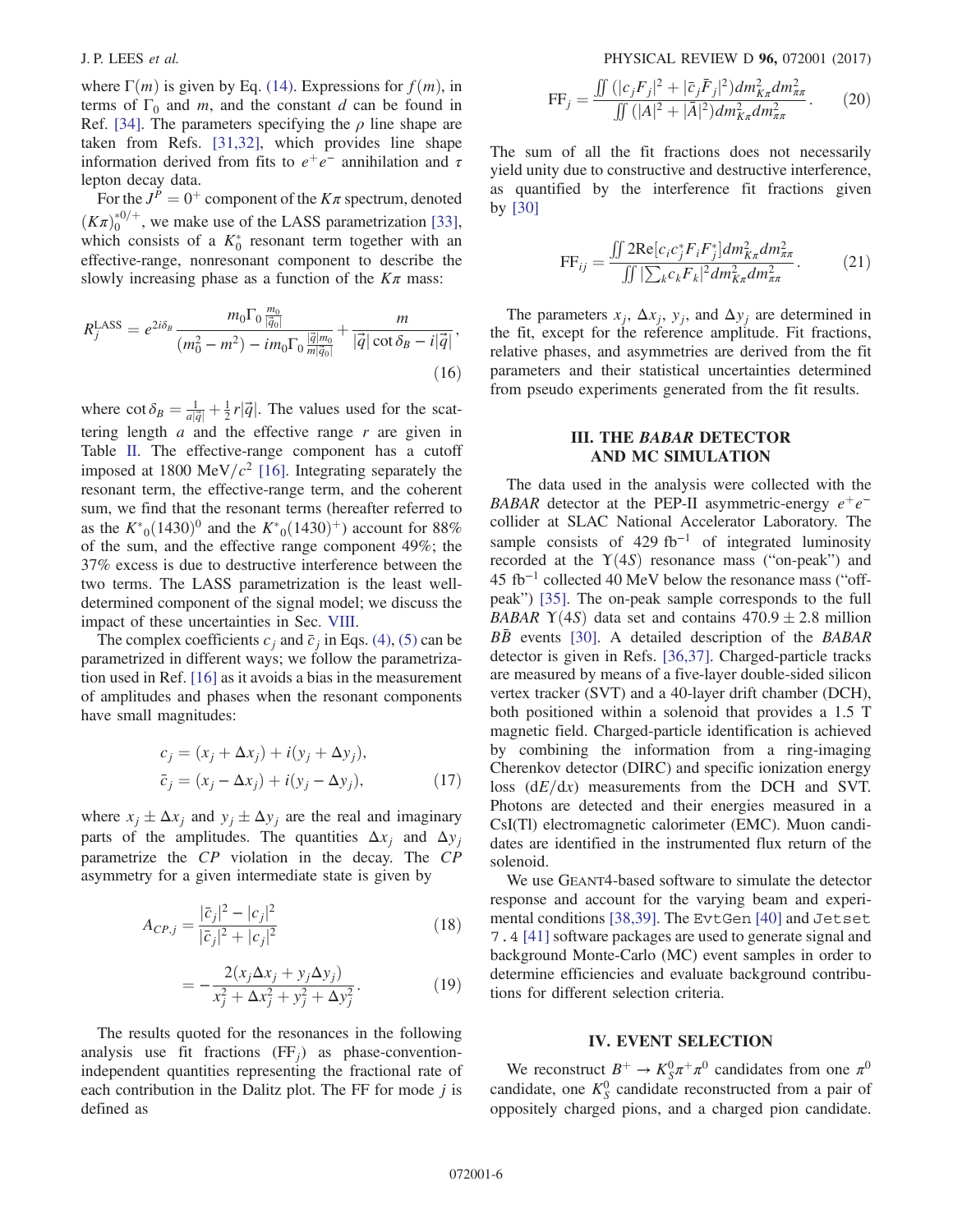The  $\pi^0$  candidate is formed from a pair of neutral energy clusters in the EMC with laboratory energies above 0.05 GeV and lateral moments [\[42\]](#page-20-15) between 0.01 and 0.6. We require the invariant mass of the reconstructed  $\pi^0$  to lie in the range  $0.11 < m_{\gamma\gamma} < 0.16 \text{ GeV}/c^2$ . The  $K_S^0$ candidate is required to have a  $\pi^+\pi^-$  invariant mass within 15 MeV/ $c^2$  of the  $K_S^0$  mass [\[28\]](#page-20-3), and a proper decay time greater than  $0.5 \times 10^{-11}$  s. To reduce combinatorial background, we also require that the  $K_S^0$  candidates have a vertex probability greater than  $10^{-6}$  and that the cosine of the angle between the  $K_S^0$  momentum direction and the  $K_S^0$ flight direction (as determined by the interaction point and the  $K_S^0$  vertex) be greater than 0.995. For the  $\pi^+$  candidate, we use information from the tracking systems, the EMC, and the DIRC to select a charged track consistent with the pion hypothesis. We constrain the  $\pi^+$  track and  $K^0_S$ candidate to originate from a common vertex.

Signal events that are misreconstructed with the decay products of one or more daughters completely or partially exchanged with other particles in the rest of the event have degraded kinematic resolution. We refer to these as "selfcross-feed" (SCF) events. This misreconstruction has a strong dependence on the energy of the particles concerned and is more frequent for low-energy particles, i.e., for decays in the corners of the Dalitz plot. Because of the presence of a  $\pi^0$  in the final state, there is a significant probability for signal events to be misreconstructed due to low-energy photons from the  $\pi^0$  decay. Using a classification based on MC information, we find that in simulated events the SCF fraction depends strongly on the resonant substructure of the signal and ranges from 34% for  $B^+ \rightarrow$  $K^*(892)^+\pi^0$  to 50% for  $B^+ \to \rho(770)^+K_S^0$ . In events simulated uniformly in phase space, hereafter referred to as nonresonant MC, the SCF fraction varies from less than 10% in the center of the Dalitz plot to almost 70% in the two corners of the Dalitz plot, where either the  $\pi^0$  or the  $\pi^+$ has low energy. We describe how the SCF events are handled in Sec. [VI.](#page-7-1)

In order to suppress the dominant background, due to continuum  $e^+e^- \rightarrow q\bar{q}$  ( $q = u, d, s, c$ ) events, we employ a boosted decision tree (BDT) algorithm that combines four variables commonly used to discriminate jetlike  $q\bar{q}$  events from the more spherical  $B\bar{B}$  events in the  $e^+e^-$  center-ofmass (CM) frame. The first of these is the ratio of the second-to-zeroth order momentum-weighted Legendre polynomial moments,

$$
\frac{L_2}{L_0} = \frac{\sum_{i \in \text{ROE}} \frac{1}{2} (3 \cos^2 \theta_i - 1) p_i}{\sum_{i \in \text{ROE}} p_i},\tag{22}
$$

where the summations are over all tracks and neutral clusters in the event, excluding those that form the B candidate (the "rest of the event" or ROE);  $p_i$  is the particle momentum, and  $\theta_i$  is the angle between the particle and the thrust axis of the  $B$  candidate, hereafter also referred to as the B. The three other variables entering the BDT are the absolute value of the cosine of the angle between the B direction and the collision axis, the zeroth-order momentum-weighted Legendre polynomial moment, and the absolute value of the output of another BDT used for "flavor tagging," *i.e.*, for distinguishing B from  $\bar{B}$  decays using inclusive properties of the decay of the other  $B$  meson in the  $Y(4S) \rightarrow B\bar{B}$  event [\[43\]](#page-20-16). Although flavor tagging is not needed for charged  $B$  decays, the degree of tagging certainty provides some discrimination between  $BB$  pairs and continuum background. The momentum-weighted Legendre polynomial moments and the cosine of the angle between the B direction and the beam axis are calculated in the  $e^+e^-$  CM frame. The BDT is trained on a sample of signal MC events and off-peak data. We apply a loose criterion on the BDT output of  $BDT_{out} > 0.06$ , which retains approximately 70% of the signal while rejecting 92% of the  $q\bar{q}$  background.

In addition to  $BDT_{out}$ , we use two kinematic variables to distinguish the signal from the background:

$$
m_{\text{ES}} = \sqrt{E_X^2 - \mathbf{p}_B^2},\tag{23}
$$

$$
\Delta E = E_B^* - \sqrt{s}/2, \qquad (24)
$$

where

$$
E_X = (s/2 + \mathbf{p}_{e^+e^-} \cdot \mathbf{p}_B)/E_{e^+e^-},
$$
 (25)

and where  $\sqrt{s}$  is the total  $e^+e^-$  CM energy, with  $(E_{e^+e^-}, \mathbf{p}_{e^+e^-})$  and  $(E_B, \mathbf{p}_B)$  the four-momenta of the initial  $e^+e^-$  system and the B candidate, respectively, both measured in the lab frame. The quantity  $E_B^{\star}$  is the energy of the B candidate measured in the  $e^+e^-$  CM frame. The signal  $m_{ES}$  distribution for correctly reconstructed events is approximately independent of their position in the  $K^0_S \pi^+ \pi^0$ Dalitz plot and peaks near the B mass with a resolution of about 3.4 MeV/ $c^2$ .

We retain all candidates satisfying the following selection criteria:  $5.23 < m_{ES} < 5.29$  GeV/ $c^2$  and  $-0.3 <$  $\Delta E < 0.3$  GeV. The signal region, where the final fit to data is performed, is defined by the tighter criteria 5.260 <  $m_{ES}$  < 5.287 GeV/ $c^2$  and  $-0.20 < \Delta E < 0.15$  GeV. We also use candidates in the sideband region of  $m_{ES}$  defined by  $5.23 < m_{ES} < 5.26 \,\text{GeV}/c^2$  and  $-0.20 < \Delta E < 0.15 \,\text{GeV}$ and subtract the  $B\bar{B}$  background contributions, predicted by MC simulations, from the distribution for these sideband events. We then add these distributions to the off-peak data distributions to increase the statistical precision of our model of the Dalitz plot distribution for continuum background.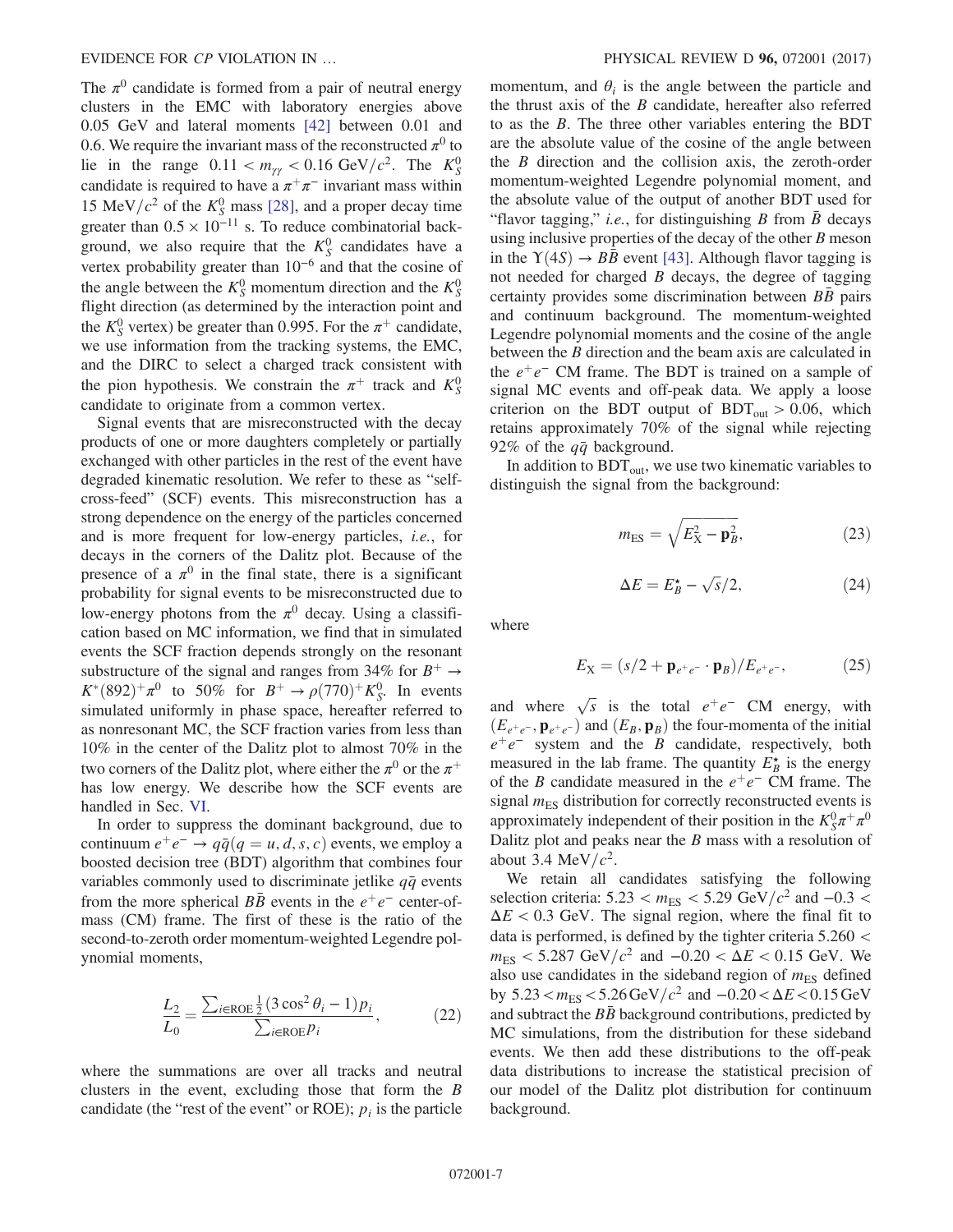Each of the B candidates is refit to determine the Dalitz plot variables. In these fits the  $K_S^0 \pi^+ \pi^0$  invariant mass is constrained to the world average value of the B mass [\[28\]](#page-20-3) to improve position resolution within the Dalitz plot.

We find that 20% of the remaining events in nonresonant MC have two or more candidates. We choose the best candidate in multiple-candidate events based on the highest B-vertex probability. This procedure is found to select a correctly reconstructed candidate more than 60% of the time and does not bias the fit variables.

The reconstruction efficiency over the Dalitz plot is modeled using a two-dimensional (2D) binned distribution based on a generated sample of approximately  $2 \times 10^6$ simulated  $B^+ \to K_S^0 \pi^+ \pi^0$  MC events, where the events uniformly populate phase space. All selection criteria are applied except for those corresponding to a  $K\pi$  invariantmass veto described below, which is taken into account separately. The 2D histogram of reconstructed MC events is then divided by the 2D histogram of the generated MC events. In order to expand regions of phase space with large efficiency variations, the Dalitz plot variables are transformed into "square Dalitz plot" [\[44\]](#page-20-17) coordinates. We obtain an average efficiency, for nonresonant MC events, of approximately 15%. In the likelihood fit we use an event-by-event efficiency that depends on the Dalitz plot position.

### V. BB BACKGROUNDS

<span id="page-7-0"></span>In addition to continuum events, background arises from nonsignal  $B\bar{B}$  events. A major source of  $B\bar{B}$  background arises from  $B^+ \to \bar{D}^0 (\to \bar{K}_S^0 \pi^0) \pi^+$  decays. To suppress this background, we veto events with  $1.804 < m_{K^0_S \pi^0}$ 1.924 GeV/ $c^2$ .

The remaining  $B\bar{B}$  backgrounds are studied using MC simulations and classified based on the shape of the  $m_{ES}$ ,  $\Delta E$ , and Dalitz plot distributions. We identify nine categories of  $B\bar{B}$  backgrounds: categories 1, 2 and 3 include different types of three- and four-body  $B$  decays involving an intermediate D meson; categories 4 and 5 include charmless four-body  $B$  decays to intermediate resonances where a  $\pi^0$  in the final state is not reconstructed; categories 6 and  $7$  include two-body  $B$  decays with a radiated photon misreconstructed as a  $\pi^0$  decay product or where the  $\pi^0$ arises from the other B decay; category 8 includes charmless three-body  $B$  decays where a charged pion is interchanged with a  $\pi^0$  meson from the other B; and finally category 9 includes all other simulated  $B\bar{B}$  background contributions. Within each category, each of the  $m_{ES}$ ,  $\Delta E$ , BDT<sub>out</sub>, and Dalitz plot distributions are formed by combining the contributions of all decay modes in the category. The combinations are done by normalizing the distributions for each decay mode to the expected number of events in the recorded data sample, which is estimated using reconstruction efficiencies determined from MC, the number of  $B\bar{B}$  pairs in the recorded data sample, and the branching fractions listed in Refs. [\[9,28\].](#page-19-5) For each category, the histograms of  $m_{ES}$ ,  $\Delta E$ , BDT<sub>out</sub>, and the Dalitz plot variables are used as the probability density functions (PDF) in the likelihood fit to data to model the  $B\bar{B}$ background.

### <span id="page-7-1"></span>VI. THE MAXIMUM LIKELIHOOD FIT

The extended likelihood function is given by

$$
\mathcal{L} = \exp\left(-\sum_{k} N_{k}\right)
$$
  
 
$$
\times \prod_{i=1}^{N_{e}} \left[\sum_{k} N_{k} \mathcal{P}_{k}^{i} (m_{K_{S}^{0}\pi^{+}}^{2}, m_{\pi^{+}\pi^{0}}^{2}, m_{\text{ES}}, \Delta E, \text{BDT}_{\text{out}}, q_{B})\right],
$$
  
(26)

where  $N_k$  is the number of candidates in each signal or background category  $k$ ,  $N_e$  is the total number of events in the data sample, and  $\mathcal{P}_{k}^{i}$  (the PDF for category k and event  $i$ ) is the product of the PDFs describing the Dalitz plot,  $m_{ES}$ ,  $\Delta E$ , and BDT<sub>out</sub> distributions, with  $q_B$  the charge of the B candidate.

To avoid possible biases in the determination of the fit parameters [\[45\],](#page-20-18) we use MC samples to study correlations between the fit variables and the Dalitz plot parameters,  $m_{K_S^0\pi^+}^2$  and  $m_{\pi^+\pi^0}^2$ . We find that for correctly reconstructed signal candidates, the  $\Delta E$  distribution is strongly dependent on  $m_{K^0_S \pi^+}$ . This is mostly due to a dependence of the energy resolution of the B candidate on the  $\pi^0$  momentum. For SCF signal candidates, both the  $m_{ES}$  and  $\Delta E$  distributions depend on all three two-body invariant masses:  $m_{K_S^0\pi^+}$ ,  $m_{K^0_S\pi^0}$ , and  $m_{\pi^+\pi^0}$ . The  $m_{ES}$ ,  $\Delta E$ , and BDT<sub>out</sub> distributions for continuum and  $B\bar{B}$  backgrounds have negligible correlations with the Dalitz plot parameters.

<span id="page-7-2"></span>For correctly reconstructed signal candidates, the  $m<sub>ES</sub>$ and  $\Delta E$  PDFs are parameterized by a Cruijff function, which is given by (omitting normalization factor)

$$
f_{\text{Cruijff}}(x) = \exp\left[\frac{-(x-m)^2}{2\sigma_{L,R}^2 + \alpha_{L,R}(x-m)^2}\right],\tag{27}
$$

where  $m$  gives the peak of the distribution and the asymmetric width of the distribution is given by  $\sigma_L$  for  $x < m$  and  $\sigma_R$  for  $x > m$ . The asymmetric modulation is similarly given by  $\alpha_L$  for  $x < m$  and  $\alpha_R$  for  $x > m$ . The  $\Delta E$ PDF parameters are calculated on an event-by-event basis in terms of the  $K^0_S \pi^+$  invariant mass, as a linear function for  $m_{K^0_S \pi^+}^2 < 20 \text{ GeV}^2/c^4$  and as a quadratic function for  $m_{K_S^0\pi^+}^2 > 20 \text{ GeV}^2/c^4$ . These functions are determined by fitting the  $\Delta E$  distribution in large nonresonant MC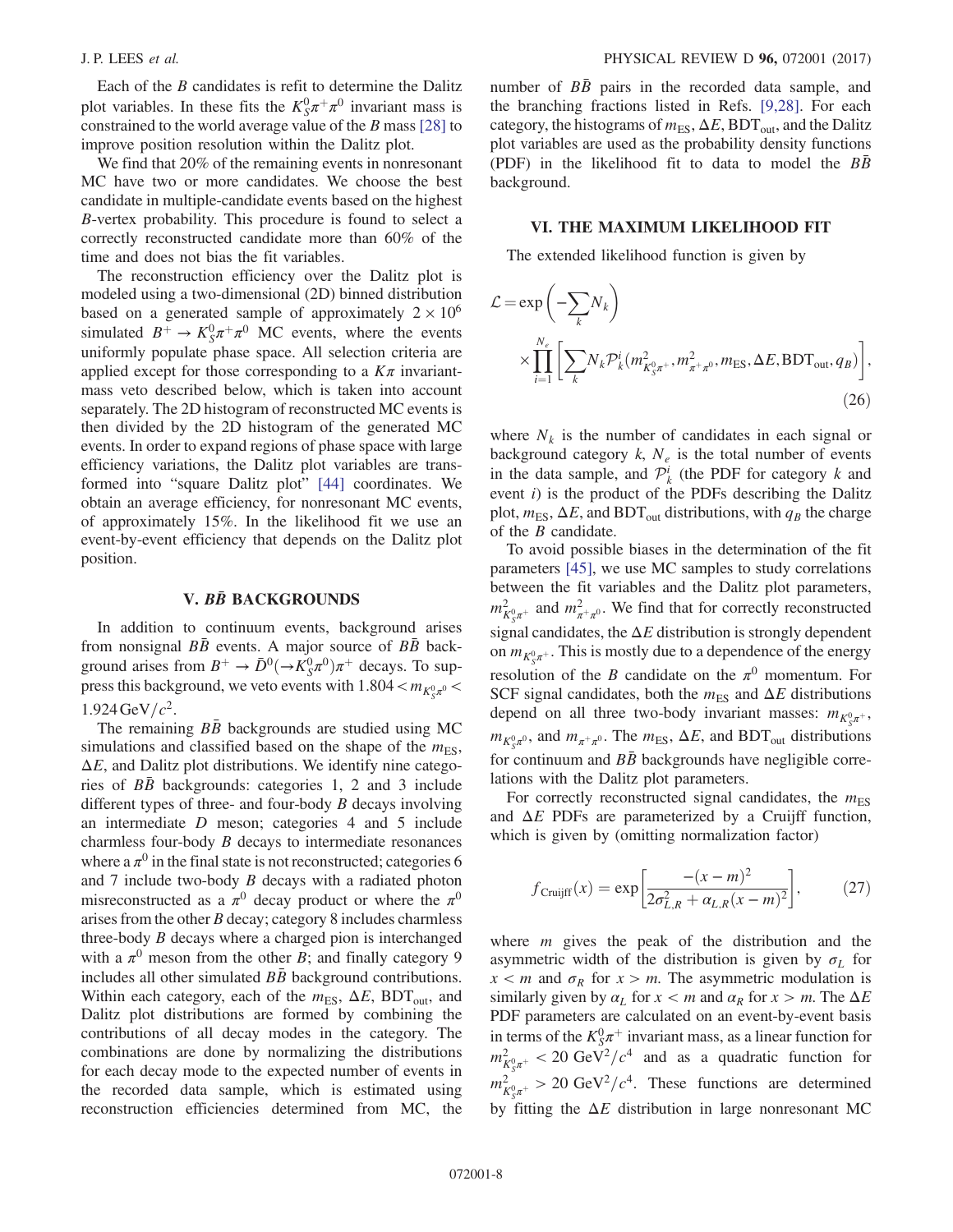<span id="page-8-0"></span>

FIG. 2. Diagram illustrating the division of the Dalitz plot into different regions for the definition of the PDFs for self cross feed signal events. Each letter indicates whether the dependence is on  $m_{\pi^+\pi^0}^2$  (A),  $m_{K_S^0\pi^+}^2$  (B), or  $m_{K_S^0\pi^0}^2$  (C). The remaining region of the Dalitz plot (D1) is where we expect to find fewer SCF events, and where the shapes for  $m_{ES}$  and  $\Delta E$  are less dependent on their position in the Dalitz plot, further described in Table [III.](#page-8-2)

samples. For the SCF signal, in order to follow the rapid shape variations across the Dalitz plot of the  $m_{ES}$  and  $\Delta E$ distributions, we divide the Dalitz plot into several regions as illustrated in Fig. [2.](#page-8-0) Each letter indicates whether the dependence is on  $m_{\pi^+\pi^0}^2$ ,  $m_{K_S^0\pi^+}^2$ , or  $m_{K_S^0\pi^0}^2$ . The regions are chosen based on the distribution in the Dalitz plot of the SCF fraction and the mean difference between the true and reconstructed position in the Dalitz plot; we include more regions in areas of the Dalitz plot where these quantities are largest. As a representative example of the variation in  $\Delta E$ distribution in nonresonant signal MC simulation, we show in Fig. [3](#page-8-1) the  $\Delta E$  distributions for regions C1, C2, C3, and

<span id="page-8-1"></span>

FIG. 3. Variations of the  $\Delta E$  distribution as seen in nonresonant signal MC simulation across the  $m_{K_N^0\pi^0}^2$  regions (bands starting with label C in Fig. [2\)](#page-8-0). The dotted (black) histogram shows the distribution in region C1, the solid (red) histogram the distribution in region C2, the dashed (green) histogram the distribution in region C3, and the dash-dotted (blue) histogram the distribution in region C4.

<span id="page-8-2"></span>TABLE III. List of PDFs used to describe the  $m_{ES}$  and  $\Delta E$  self cross feed signal distributions in each of the regions of the  $B^+ \rightarrow$  $K_S^0 \pi^+ \pi^0$  Dalitz plot shown in Fig. [2](#page-8-0). The abbreviations correspond to the following functional forms: Cruijff function described in Eq. [\(27\)](#page-7-2) (Cruijff), Chebychev polynomial (Cheb), Gaussian (Gauss), two-piece Gaussian described in Eq. [\(28\)](#page-8-3) (BGauss), and exponential (Exp).

| Dalitz plot region                                 | $m_{ES}$ PDF              | $\Delta E$ PDF                       |
|----------------------------------------------------|---------------------------|--------------------------------------|
|                                                    | Cruijff                   | Cruijff                              |
| $m_{\pi^+\pi^0}^2$ (A1)<br>$m_{K_3^0\pi^+}^2$ (B1) | $Cheb + Gauss$            | $Exp + Sigmoid$                      |
| (B2)<br>(B3)                                       | $Cheb + Gauss$<br>Cruijff | $linear + BGauss$<br>$Exp + Sigmoid$ |
| $m_{K^0_S\pi^0}^2$ (C1)                            | $Cheb + Gauss$            | Cheb                                 |
| (C2)                                               | $Cheb + Gauss$            | Cheb                                 |
| (C3)                                               | Cruijff                   | Cheb                                 |
| (C4)                                               | Cruijff                   | Cruijff                              |
| Central region (D1)                                | Cruijff                   | Cruijff                              |

C4. We use  $m_{ES}$  and  $\Delta E$  PDFs specific to each region, as listed in Table [III](#page-8-2). Some of the PDFs used in the parametrization of the SCF include Cruijff functions, Chebychev polynomials, Gaussian functions, and twopiece Gaussian (BGauss) functions. A two-piece Gaussian function is an asymmetric Gaussian described by the following functional form (omitting normalization factor)

<span id="page-8-3"></span>
$$
f_{\text{BGauss}}(x) = \exp\left[\frac{-(x-m)^2}{2\sigma_{L,R}^2}\right].\tag{28}
$$

For the continuum background, we use an ARGUS function [\[46\]](#page-20-19) to parameterize the  $m_{ES}$  shape. The  $\Delta E$ distribution is described by a linear function, and the  $BDT_{out}$  distribution by an exponential function. The  $m_{ES}$ ,  $\Delta E$ , and BDT<sub>out</sub> PDFs for  $B\bar{B}$  backgrounds are defined by the sum of the histograms from the MC simulations for decay modes in each background category, as described in Sec. [V.](#page-7-0)

The continuum and  $BB$  background Dalitz plot distributions are included in the likelihood as two-dimensional histograms. For  $B\bar{B}$  backgrounds, we use MC samples. For continuum background, we combine events from the offpeak data and the  $m_{ES}$  sideband in on-peak data, after subtracting contributions from  $B$  decays, as described in Sec. [IV.](#page-5-1) For the 2D histograms, we use the square Dalitz plot coordinates. A linear interpolation between bin centers is applied.

The free parameters in the fit are the yields for signal, continuum background, and  $B\bar{B}$  background categories 1 and 9. The yields for the remaining  $B\bar{B}$  background categories are fixed to the estimated values. All the PDF parameters for the correctly reconstructed  $m_{ES}$  and  $\Delta E$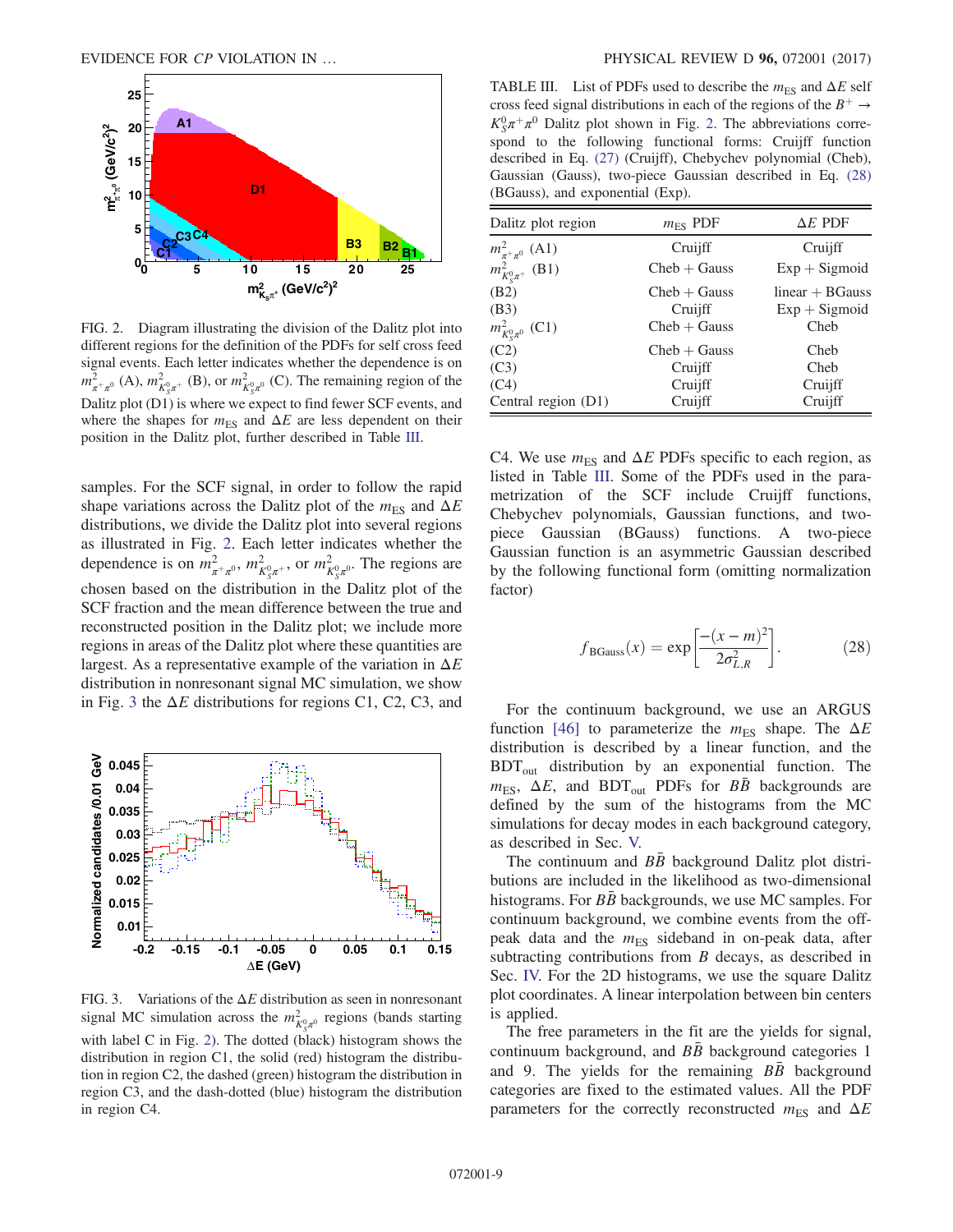PDFs, except for the tail parameters, are determined in the fit. For each region of the Dalitz plot, the SCF fraction is fixed to the value predicted by the nonresonant MC simulation. All SCF signal PDF parameters are fixed to values obtained from fits to nonresonant MC events. The endpoint of the ARGUS function is fixed to 5.289 GeV/ $c^2$ while the shape parameter is determined in the fit. The slope for the linear function of the  $\Delta E$  PDF and the exponent for the exponential function of the  $BDT_{out}$ PDF for continuum background are similarly determined in the fit. The isobar coefficients, x and y in Eq.  $(18)$ , for all but one of the isobar components are fitted parameters in the fit and are measured relative to the fixed isobar component. The coefficients for the reference isobar are fixed to  $x = 1$  and  $y = 0$ . In total, the fit is performed with 21 free parameters.

We determine a nominal signal Dalitz plot model based on information from previous studies [\[16,18](#page-19-9)–20], and on the changes in the log likelihood in the fit to data when resonances are added to, or removed from, the list shown in Table [II](#page-4-1). In these fits to the combined  $B^+$  and  $B^-$  data samples, the CP coefficients  $\Delta x$  and  $\Delta y$  are fixed to zero. Based on the change in log likelihood and accounting for the change in the number of degrees of freedom when the resonances  $\rho(1450)^+$ ,  $K^*_{2}(1430)^0$ ,  $K^*_{2}(1430)^+$ ,  $K^*(1680)^0$ , or  $K^*(1680)^+$ , are added to the default model one at a time, we find that the significance of each resonance is well below 3 sigma. Therefore we do not include any of these additional resonances in the nominal fit. We also note that the fit fractions for these additional resonances, reported in Table [IV,](#page-9-1) are consistent with zero.

We do not observe an excess of events for invariant masses greater than 2 GeV/ $c^2$ , suggesting that a nonresonant component, in addition to that included in the LASS parametrization, is not necessary. We observe that if we add a nonresonant component to the fit, the change in log likelihood for the binned data and the fit projections for the  $K_S^0 \pi^+$ ,  $K_S^0 \pi^0$ , and  $\pi^+ \pi^0$  invariant masses are consistent with the expected change due to the additional free parameters in the fit, and do not indicate any statistically significant nonresonant component. We therefore conclude that, with the current level of statistical sensitivity, the base model, which includes

<span id="page-9-1"></span>TABLE IV. Fit fractions obtained from the fit to data when each additional isobar is added to the fit model one at a time.

| Additional isobar | Fit fraction      |
|-------------------|-------------------|
| $\rho(1450)^{+}$  | $0.042 \pm 0.044$ |
| $K^*_{2}(1430)^0$ | $0.038 \pm 0.017$ |
| $K^*_{2}(1430)^+$ | $0.012 \pm 0.020$ |
| $K^*(1680)^0$     | $0.032 \pm 0.034$ |
| $K^*(1680)^+$     | $0.005 \pm 0.030$ |

the  $\rho(770)^+$ ,  $K^*(892)^+$ ,  $K^*(892)^0$ ,  $(K_{\pi})_0^{*0}$ , and  $(K_{\pi})_0^{*+}$ resonances, provides an adequate description of the data.

# VII. RESULTS

<span id="page-9-0"></span>We apply the fit described in Sec. [VI](#page-7-1) to the 31876 selected  $B^+ \to K_S^0 \pi^+ \pi^0$  candidates. A first fit is performed on the combined  $B^{\pm}$  sample. We obtain yields of 1014  $\pm$ 60 signal events,  $24381 \pm 200$  continuum events,  $2745 \pm 100$ 70 BB events in category 1, and  $1768 \pm 140$  BB events in category 9. The results of the fit are shown in Fig. [4.](#page-10-0) For the purpose of this figure, the contributions of signal events are enhanced by applying the more restrictive selection criteria listed in Table [V.](#page-11-0)

The branching fraction for  $B^+ \to K^0 \pi^+ \pi^0$  is determined from the number of signal events, the efficiency estimated from MC events, and the total number of  $B\bar{B}$  events in data. We take into account differences between the  $\pi^0$ reconstruction efficiency in data and MC events, determined from control samples with either  $\tau$  leptons or initial-state radiation, as a function of  $\pi^0$  momentum ( $\frac{\epsilon_{\text{data}}}{\epsilon_{\text{MC}}} = 97.2\%$ , averaged over  $\pi^0$  momentum). We correct for small biases in the branching fraction, as determined from MC pseudo experiments generated with the same number of signal events and resonance composition as found in the fit to data. We divide the partial branching fraction of  $B^+ \to K^0_S(\to \pi^+\pi^-)\pi^+\pi^0$  by the branching fraction for  $K_S^0 \to \pi^+ \pi^-$ , and multiply the result by a factor of 2 to account for  $K_S^0$  decay, to obtain the branching fraction result  $\mathcal{B}(B^+ \to K^0 \pi^+ \pi^0) = (31.8 \pm 1.8 \pm 2.1^{+6.0}_{-0.0}) \times 10^{-6}$ , where the first uncertainty is statistical, the second is systematic, and the third is due to assumptions made concerning the signal model. The latter two uncertainties are described in Sec. [VIII](#page-13-0) and the breakdown of the systematic uncertainties is detailed in Table [XI.](#page-16-0)

We measure amplitudes and phases relative to each of the five two-body decays in the signal model to take advantage of the smaller uncertainty observed when measuring the relative phases of the two pairs of decays with same-charge  $K^*$  resonances. Table [VI](#page-11-1) lists the relative phase,  $\phi$ , between each pair of two-body decays in the signal model and its uncertainty. The statistical uncertainty in the relative phase is smallest  $(\approx 10^{\circ})$  for the resonances that decay to the same-charge  $K_{\pi}$  state. This is due to a larger overlap in the Dalitz plot between the same-charge  $K^*$  resonances than occurs for other pairs of resonances that only overlap in the corners of the Dalitz plot.

Since the statistical uncertainties of the fit fractions do not depend on the reference mode, we quote in Table [VII](#page-11-2) only the fit fractions from the fit where the  $K^*(892)^0\pi^+$  amplitude is the reference. The fit fractions for the  $K^*_{0}(1430)^{0}\pi^+$  and  $K^*_{0}(1430)^+\pi^0$  modes are the product of the  $(K\pi)_0^*$  S-wave fit fraction, shown in Table [VII,](#page-11-2) and the fraction due to the resonant contribution in the LASS parametrization (88%). The off-diagonal fit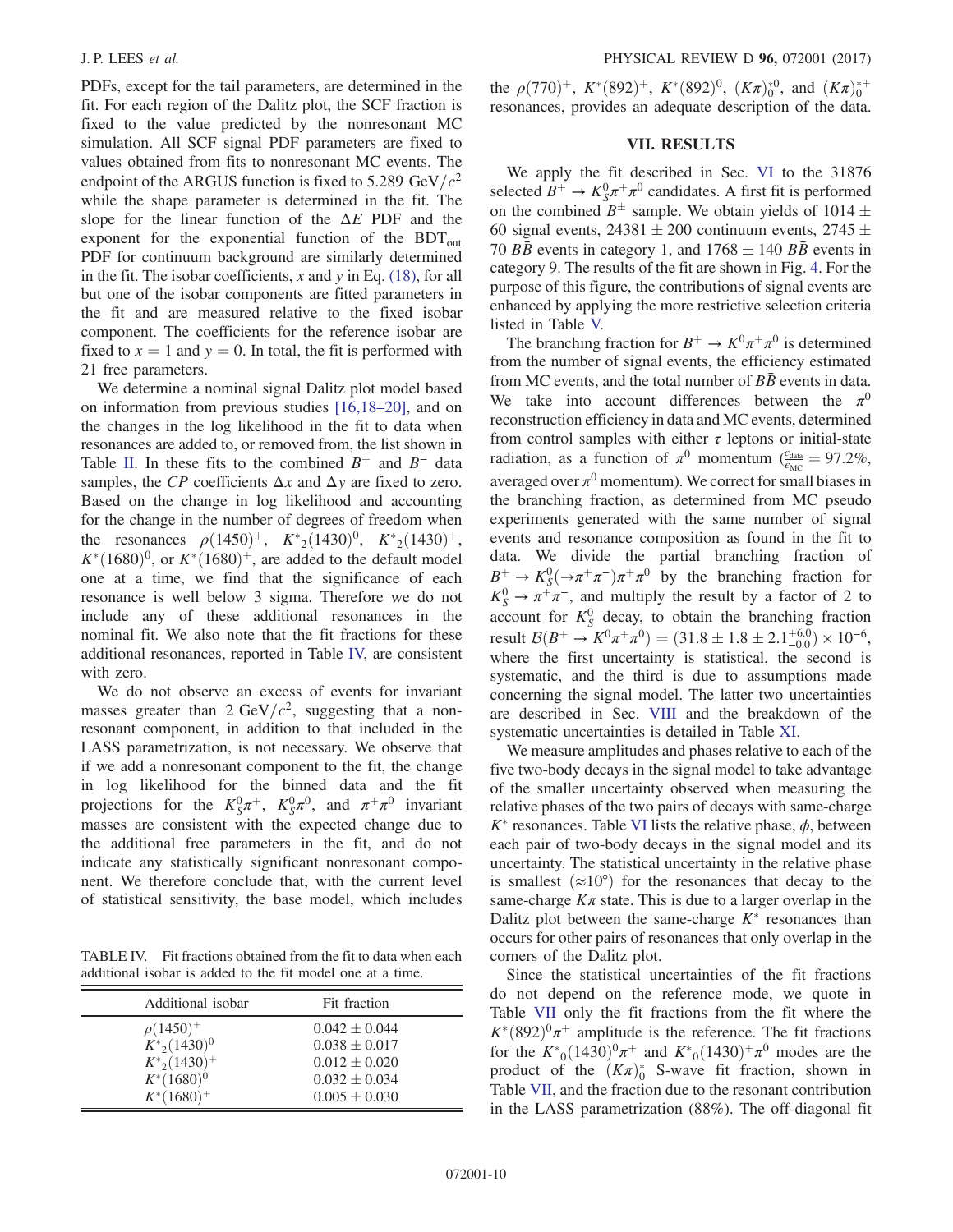<span id="page-10-0"></span>

FIG. 4. Combined  $B^{\pm}$  fit: Measured distributions and fit projections for  $B^{\pm} \to K_S^0 \pi^{\pm} \pi^0$  candidates; (a)  $m_{ES}$ , (b)  $\Delta E$ , (c) BDT<sub>out</sub>, (d)  $m_{K^0_S\pi^+}$ , (e)  $m_{K^0_S\pi^0}$ , and (f)  $m_{\pi^+\pi^0}$ . The points with error bars correspond to data, the solid (blue) curves to the total fit result, the dashed (green) curves to the total background contribution, and the dotted (red) curves to the continuum background component. The dashdotted curves represent the signal contribution. The projected distributions are obtained from statistically precise pseudo experiments generated using the fit results. For all distributions in each panel, the signal-to-background ratio is increased by applying tighter selection requirement on  $m_{ES}$ ,  $\Delta E$ , and/or BDT<sub>out</sub>, listed Table [V.](#page-11-0)

fractions are small compared to the diagonal elements. We calculate the branching fractions for the resonant contributions shown in Table [VIII](#page-11-3) as the product of the total branching fraction and the fit fractions returned by the fit to data, including appropriate Clebsch-Gordan coefficients.

To determine the overall CP asymmetry as well as the CP asymmetries for the contributing isobar components, we simultaneously fit the separate  $B^+$  and  $B^-$  data samples. The overall  $A_{CP}$  value is calculated from the integrals of the positive and negative signal Dalitz plot distributions. The  $\Delta x$  and  $\Delta y$  parameters from Eq. [\(18\)](#page-5-2) are allowed to vary in the fit for all components except the reference isobar, for which the  $\Delta y$  parameter is fixed to zero (the relative phase of the  $B^+$  and  $B^-$  Dalitz plots cannot be determined since they do not interfere). To account for possible differences in the reconstruction and particle identification efficiencies for  $B^+$  and  $B^-$ , the efficiency map as a function of the Dalitz plot position is determined separately for  $B^+$  and  $B^-$ . The asymmetry for the continuum background is allowed to vary in the fit, and is found to be consistent with zero. The CP asymmetries of the  $B\bar{B}$  backgrounds are expected to be small and so are fixed to zero in the nominal fit. They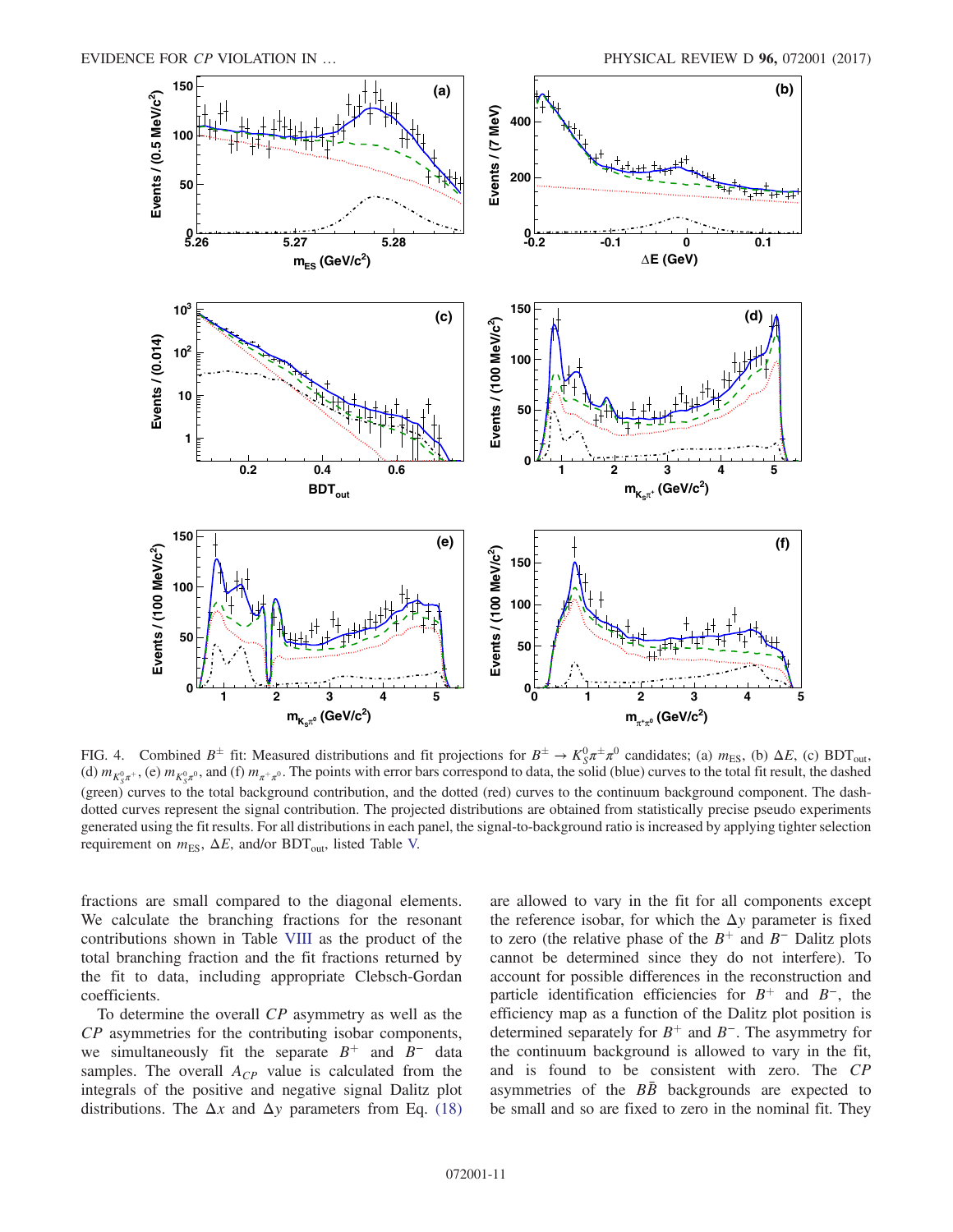<span id="page-11-0"></span>TABLE V. Selection criteria imposed to enhance the contributions of signal events for the results presented in Figs. [4](#page-10-0) and [5.](#page-12-0)

<span id="page-11-3"></span>TABLE VIII. Measured branching fractions  $\beta$  from a fit to the combined  $B^{\pm}$  data sample, and CP asymmetries  $A_{CP}$  [Eq. [\(19\)\]](#page-5-3). The first uncertainty is statistical, the second is systematic, and the third is due to the signal model.

| Projection plot                                  | Selections                          |  |  |
|--------------------------------------------------|-------------------------------------|--|--|
| $m_{\rm{ES}}$                                    | $-0.05 < \Delta E < 0.05$ GeV       |  |  |
|                                                  | $BDT_{out} > 0.1$                   |  |  |
| $\Delta E$                                       | $m_{\rm ES} > 5.27 \text{ GeV}/c^2$ |  |  |
|                                                  | $BDT_{out} > 0.1$                   |  |  |
| $BDT_{out}$                                      | $m_{\rm ES} > 5.27 \text{ GeV}/c^2$ |  |  |
|                                                  | $-0.05 < \Delta E < 0.05$ GeV       |  |  |
| $m_{K^0_S\pi^+}, m_{K^0_S\pi^0}, m_{\pi^+\pi^0}$ | $m_{\rm ES} > 5.27 \text{ GeV}/c^2$ |  |  |
|                                                  | $-0.05 < \Delta E < 0.05$ GeV       |  |  |
|                                                  | $BDT_{out} > 0.1$                   |  |  |

| Decay channel          | $B(10^{-6})$                         | $A_{CP}$                                  |
|------------------------|--------------------------------------|-------------------------------------------|
| $K^0\pi^+\pi^0$        | $31.8 \pm 1.8 \pm 2.1^{+6.0}_{-0.0}$ | $0.07 \pm 0.05 \pm 0.03_{-0.03}^{+0.02}$  |
| $K^*(892)^0 \pi^+$     | $10.1 \pm 1.7 \pm 1.0^{+0.2}_{-0.3}$ | $-0.12 \pm 0.21 \pm 0.08_{-0.11}^{+0.0}$  |
| $K^*(892)^+ \pi^0$     | $6.4 \pm 0.9 \pm 0.4^{+0.2}_{-0.3}$  | $-0.52 \pm 0.14 \pm 0.04_{-0.02}^{+0.04}$ |
| $K^*_{0}(1430)^0\pi^+$ | $34.6 \pm 3.3 \pm 4.2^{+1.9}_{-1.8}$ | $0.14 \pm 0.10 \pm 0.04_{-0.05}^{+0.13}$  |
| $K^*_{0}(1430)^+\pi^0$ | $11.9 \pm 1.7 \pm 1.0^{+0.0}_{-1.3}$ | $0.26 \pm 0.12 \pm 0.08_{-0.0}^{+0.12}$   |
| $\rho(770)^+K^0$       | $6.5 \pm 1.1 \pm 0.8_{-1.7}^{+0.0}$  | $0.21 \pm 0.19 \pm 0.07_{-0.19}^{+0.23}$  |

are varied within reasonable ranges based on world average experimental results [\[28\]](#page-20-3) in order to determine the associated systematic uncertainty.

We find an overall CP asymmetry of  $A_{CP}(B^+ \rightarrow$  $K^0 \pi^+ \pi^0$ ) = 0.07  $\pm$  0.05  $\pm$  0.03<sup>+0.02</sup>, where the first uncertainty is statistical, the second is systematic, and the third is due to the signal model. This is consistent with zero CP asymmetry. Invariant mass projections for the fit to data allowing for direct CP violation are shown in Fig. [5](#page-12-0).

Table [VIII](#page-11-3) shows the results for the branching fractions and CP asymmetries obtained from the fit to data. The first uncertainty is statistical, the second is systematic, and the third is the uncertainty associated with the signal model.

We observe a significant asymmetry between the  $m_{K^0_S \pi^+}$ and  $m_{K^0_S \pi^-}$  distributions in the region of the  $K^*(892)^+$ resonance; see Figs. [5\(a\)](#page-12-0) and [\(b\).](#page-12-0) We determine the statistical significance, S, of a nonzero CP asymmetry in  $B^+ \to K^*(892)^+ \pi^0$  from the difference between the best-fit value of the likelihood,  $\mathcal{L}_{A_{CP}}$ , and the value when the CP asymmetry is fixed to zero,  $\mathcal{L}_0$ :

$$
S = \sqrt{-2\ln\left(\mathcal{L}_0/\mathcal{L}_{A_{CP}}\right)}.
$$
 (29)

Using this method, we measure a statistical significance of 3.6 standard deviations for a nonzero  $A_{CP}$  in

<span id="page-11-1"></span>TABLE VI. Combined  $B^{\pm}$  fit: Relative phases,  $\phi$ , for the isobar amplitudes as measured from five fits to data, where each of the five isobar amplitudes is in turn taken as the reference. All phases are quoted in degrees. The uncertainties are statistical only.

| Resonant contribution          |                   | Relative phase (degrees) |                             |                      |                      |  |  |
|--------------------------------|-------------------|--------------------------|-----------------------------|----------------------|----------------------|--|--|
| Reference amplitude            | $K^*(892)^0\pi^+$ | $K^*(892)^+ \pi^0$       | $(K_{\pi})_{0}^{*0}\pi^{+}$ | $(K\pi)_0^{*+}\pi^0$ | $\rho(770)^+K_{S}^0$ |  |  |
| $B^+ \to K^*(892)^0 \pi^+$     |                   | $-95 \pm 43$             | $174 \pm 11$                | $-89 + 43$           | $-122 \pm 43$        |  |  |
| $B^+ \to K^*(892)^+ \pi^0$     |                   | $\Omega$                 | $-90 \pm 42$                | $6 \pm 10$           | $-27 \pm 26$         |  |  |
| $B^+ \to (K\pi)^{*0}_{0}\pi^+$ |                   |                          | $\theta$                    | $96 + 42$            | $63 \pm 37$          |  |  |
| $B^+ \to (K\pi)_0^{*+} \pi^0$  |                   |                          |                             |                      | $-32 \pm 25$         |  |  |
| $B^+ \to \rho (770)^+ K^0_s$   |                   |                          |                             |                      |                      |  |  |

<span id="page-11-2"></span>TABLE VII. Combined  $B^{\pm}$  fit: Results for the fit fractions FF<sub>i</sub> (diagonal terms) and interference terms FF<sub>ij</sub> in data for each resonant contribution. The uncertainties are statistical only.

|                                | $FF_i$ and $FF_{ii}$ |                     |                             |                                |                     |  |  |
|--------------------------------|----------------------|---------------------|-----------------------------|--------------------------------|---------------------|--|--|
| Resonant contribution          | $K^*(892)^0\pi^+$    | $K^*(892)^+ \pi^0$  | $(K_{\pi})_{0}^{*0}\pi^{+}$ | $(K\pi)_0^{*+}\pi^0$           | $\rho(770)^+ K^0_S$ |  |  |
| $B^+ \to K^*(892)^0 \pi^+$     | $0.10 \pm 0.03$      | $0.0004 \pm 0.0028$ | $(17 \pm 5) \times 10^{-5}$ | $0.007 \pm 0.005$              | $-0.008 \pm 0.007$  |  |  |
| $B^+ \to K^*(892)^+ \pi^0$     |                      | $0.14 \pm 0.02$     | $-0.010 \pm 0.007$          | $(-3 \pm 1) \times 10^{-6}$    | $0.012 \pm 0.008$   |  |  |
| $B^+ \to (K\pi)^{*0}_{0}\pi^+$ |                      |                     | $0.36 \pm 0.05$             | $(1.5 \pm 6.1) \times 10^{-5}$ | $-0.04 \pm 0.02$    |  |  |
| $B^+ \to (K\pi)_0^{*+} \pi^0$  |                      |                     |                             | $0.27 \pm 0.03$                | $-0.02 \pm 0.02$    |  |  |
| $B^+ \to \rho (770)^+ K^0_S$   |                      |                     |                             |                                | $0.19 \pm 0.04$     |  |  |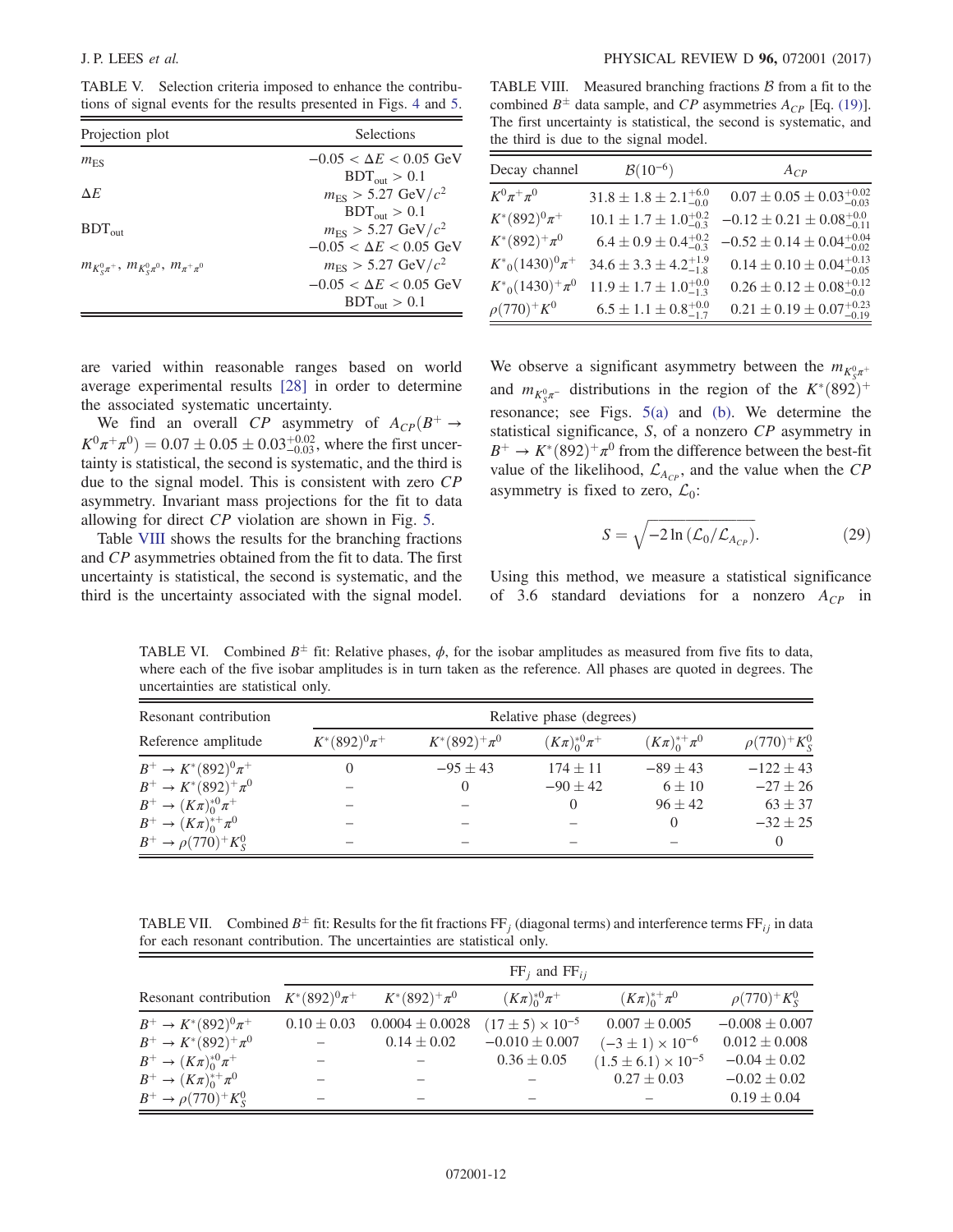<span id="page-12-0"></span>

FIG. 5. The CP fit: Measured distributions and fit projections for  $B^+ \to K_S^0 \pi^+ \pi^0$  (left column) and  $B^- \to K_S^0 \pi^- \pi^0$  (right column) candidates; (a)  $m_{K_S^0\pi^+}$ , (b)  $m_{K_S^0\pi^-}$ , (c)  $m_{K_S^0\pi^0}$  (from  $B^+ \to K_S^0\pi^+\pi^0$ ), (d)  $m_{K_S^0\pi^0}$  (from  $B^- \to K_S^0\pi^-\pi^0$ ), (e)  $m_{\pi^+\pi^0}$ , and (f)  $m_{\pi^-\pi^0}$ . The points with error bars correspond to data, the solid (blue) curves to the total fit result, the dashed (green) curves to the total background contribution, and the dotted (red) curves to the continuum background component. The dash-dotted curves represent the signal contribution. The projected distributions are obtained from statistically precise pseudo experiments generated using the fit results. For all distributions in each panel, the signal-to-background ratio is increased by applying the tighter selection requirements on  $m_{ES}$ ,  $\Delta E$ , and/or BDTout, listed in Table [V.](#page-11-0)

 $B^+ \to K^*(892)^+ \pi^0$ . We obtain a consistent result of 3.7 standard deviations for the statistical significance by dividing the central value of the CP asymmetry by the statistical uncertainty, indicating that the log-likelihood function is close to parabolic. Figure [6](#page-13-1) displays the contours in the complex plane of the coefficients  $c = (x + \Delta x, y + \Delta y)$ , defined in Eq. [\(4\)](#page-3-3), for  $B^+ \rightarrow$  $K^*(892)^+\pi^0$  decays, and of  $\bar{c}=(x-\Delta x, y-\Delta y)$ , defined in Eq. [\(5\),](#page-3-4) for  $B^- \to K^*(892)^-\pi^0$  decays. For other resonances the CP asymmetry is within 2 standard deviations of zero.

We also express the complex isobar coefficients c and  $\bar{c}$ of Eq. [\(18\)](#page-5-2) in terms of amplitudes and phases,

$$
c = A_+ e^{i\phi_+},\tag{30}
$$

$$
\bar{c} = A_- e^{-i\phi_-}.\tag{31}
$$

Table [IX](#page-13-2) presents the results, measured with respect to the  $B^{\pm} \rightarrow K^{*}(892)^{0}\pi^{\pm}$  reference amplitude. The statistical uncertainties of the separate  $B^+$  and  $B^-$  decay amplitudes,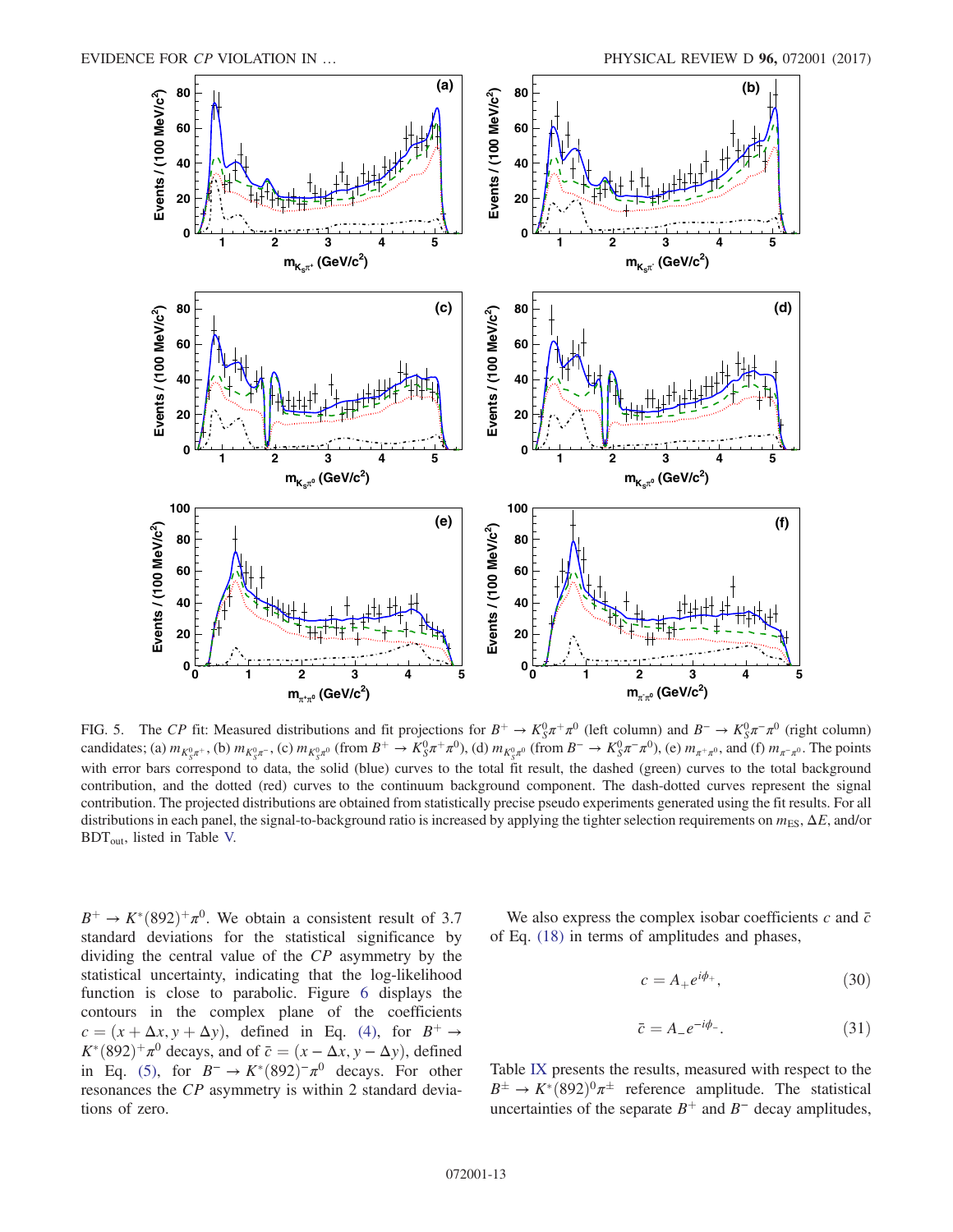<span id="page-13-1"></span>

FIG. 6. CP parameters  $(x \pm \Delta x, y \pm \Delta y)$  obtained from the fit to data for  $B^{\pm} \to K^{*\pm}(892)\pi^0$  resonant decay including the 1 and 2 standard deviation contours (solid and dashed curves). The contours are estimated by calculating the uncertainty and correlation between the two CP parameters. The stars indicate the central values of the CP parameters and the cross sign the origin of the plot.

 $A<sub>+</sub>$  and  $A<sub>-</sub>$ , vary between 0.1 and 0.3. We thus obtain significant statistical precision for these terms. With respect to the phases,  $\phi_+$  and  $\phi_-$ , only the  $(K\pi)_0^{*0}\pi^+$ amplitude yields a statistically precise result. For the other amplitudes, the statistical uncertainty ranges between 70° and 170°, and only the statistical uncertainty is quoted. For the more precisely determined variables, systematic uncertainties are evaluated as well. Because the statistical uncertainties on the phases of the  $(K\pi)_0^{* \pm} \pi^0$  and  $K^*(892)^\pm \pi^0$  amplitudes listed in Table [IX](#page-13-2) are highly correlated, we also calculate the phase differences, for which the statistical uncertainties are smaller. The results, including systematic uncertainties, are:

$$
\phi_{+}((K\pi)^{*+}_{0}\pi^{0}) - \phi_{+}(K^{*}(892)^{+}\pi^{0}) = (-14 \pm 18 \pm 9^{+4}_{-3})^{\circ},
$$
  

$$
\phi_{-}((K\pi)^{*}_{0}\pi^{0}) - \phi_{-}(K^{*}(892)^{-}\pi^{0}) = (11 \pm 19 \pm 10^{+17}_{-9})^{\circ}.
$$
  
(32)

<span id="page-13-3"></span>TABLE X. Combined BABAR measurements of branching fractions and CP asymmetries of  $B^+ \to K^*(892)^0 \pi^+$  and  $B^+ \to$  $K^*_{0}(1430)^0\pi^+$  from  $B^+ \to K_S^0\pi^+\pi^0$  (this analysis) and  $B^+ \to$  $K^+\pi^-\pi^+$  [\[16\]](#page-19-9), and of  $B^+ \to K^*(892)^+\pi^0$  from  $B^+ \to K_S^0\pi^+\pi^0$ and  $B^+ \to K^+\pi^0\pi^0$  [\[18\].](#page-19-11) The first uncertainty is statistical and the second is systematic.

| Decay channel                            | $B(10^{-6})$                                    | $A_{CP}$                                                 |
|------------------------------------------|-------------------------------------------------|----------------------------------------------------------|
| $K^*(892)^0 \pi^+$<br>$K^*(892)^+ \pi^0$ | $10.5 \pm 0.6 \pm 0.9$<br>$6.8 \pm 0.8 \pm 0.5$ | $0.025 \pm 0.050 \pm 0.016$<br>$-0.39 \pm 0.12 \pm 0.03$ |
| $K^*_{0}(1430)^0\pi^+$                   | $34.1 \pm 1.1 \pm 4.3$                          | $0.040 \pm 0.033 \pm 0.033$                              |

### VIII. SYSTEMATIC UNCERTAINTIES

<span id="page-13-0"></span>We evaluate systematic uncertainties to account for effects that could affect the branching fractions, phases, and asymmetries, by varying the fixed parameters. The systematic uncertainties described in this section are summarized in Tables [XI](#page-16-0) through [XVI](#page-19-13) of Appendix A.

The uncertainties associated with the branching fractions are listed in Table [XI.](#page-16-0) To estimate the uncertainty related to the modeling of the SCF PDFs, we implement a simpler model consisting of only four regions in the Dalitz plot. The PDFs are defined by the distribution of SCF MC events in each of these new regions. We then fit the data using the new SCF model and take the uncertainties to be the change in the fit parameters compared to those obtained from the nominal fit to data. All relative systematic uncertainties due to the SCF  $m_{ES}$  and  $\Delta E$  PDFs range from approximately 1% to 4%, except for the relative systematic uncertainty for the  $B^+ \rightarrow \rho(770)^+ K^0$  decay, which is 7.5%. This is consistent with expectations from simulation that more than half the  $B^+ \rightarrow \rho(770)^+ K^0$ events are due to SCF.

The uncertainties associated with the number of  $B\bar{B}$ background events are evaluated by varying the estimates within their uncertainties, which are primarily due to uncertainties in the branching fractions. The uncertainties related to the  $B\bar{B}$  background  $m_{ES}$ ,  $\Delta E$ , and BDT<sub>out</sub> PDFs are accounted for by varying the histogram bin contents

<span id="page-13-2"></span>TABLE IX. Results for the relative phases  $\phi$  obtained from the combined  $B^{\pm}$  fit, the CP amplitudes  $A_{+}$  and  $A_{-}$ , and the CP phases  $\phi_{+}$ and  $\phi_{-}$  obtained from the CP fit. All parameters are measured relative to the  $B^{\pm} \to K^{*}(892)^{0} \pi^{\pm}$  reference amplitude. The first uncertainty is statistical, the second is systematic, and the third is due to the signal model. Note that for the CP phases of all contributions except for  $B^{\pm} \to (K\pi)_0^{\ast 0} \pi^{\pm}$ , only statistical uncertainties are quoted.

| Isobar                       | $\phi$ (°)                      | $A_\perp$                                | A                                        | $\phi_+$ (°)                 | $\phi$ <sub>-</sub> $(°)$     |
|------------------------------|---------------------------------|------------------------------------------|------------------------------------------|------------------------------|-------------------------------|
| $K^*(892)^{\pm} \pi^0$       | $-95 \pm 43^{+48+8}_{-36-70}$   | $1.46 \pm 0.22 \pm 0.05_{-0.03}^{+0.05}$ | $0.82 \pm 0.18 \pm 0.05^{+0.06}_{-0.04}$ | $-10 \pm 112$                | $-98 \pm 97$                  |
| $(K\pi)^{*0}_{0}\pi^{\pm}$   | $174 \pm 11 \pm 11^{+0}_{-6}$   | $1.74 \pm 0.21 \pm 0.11_{-0.12}^{+0.07}$ | $2.00 \pm 0.27 \pm 0.13_{-0.02}^{+0.14}$ | $165 \pm 19 \pm 9^{+4}_{-3}$ | $190 \pm 21 \pm 11^{+1}_{-3}$ |
| $(K\pi)^{* \pm}_{0} \pi^{0}$ | $-89 \pm 43_{-40-17}^{+53+5}$   | $1.44 \pm 0.22 \pm 0.13_{-0.10}^{+0.00}$ | $1.88 \pm 0.25 \pm 0.14^{+0.22}_{-0.06}$ | $4 \pm 111$                  | $-109 \pm 92$                 |
| $\rho(770)^{\pm} K^0$        | $-122 \pm 43_{-47-66}^{+55+16}$ | $1.24 \pm 0.01 \pm 0.09_{-0.21}^{+0.00}$ | $1.54 \pm 0.01 \pm 0.09_{-0.09}^{+0.23}$ | $-50 \pm 168$                | $-120 \pm 71$                 |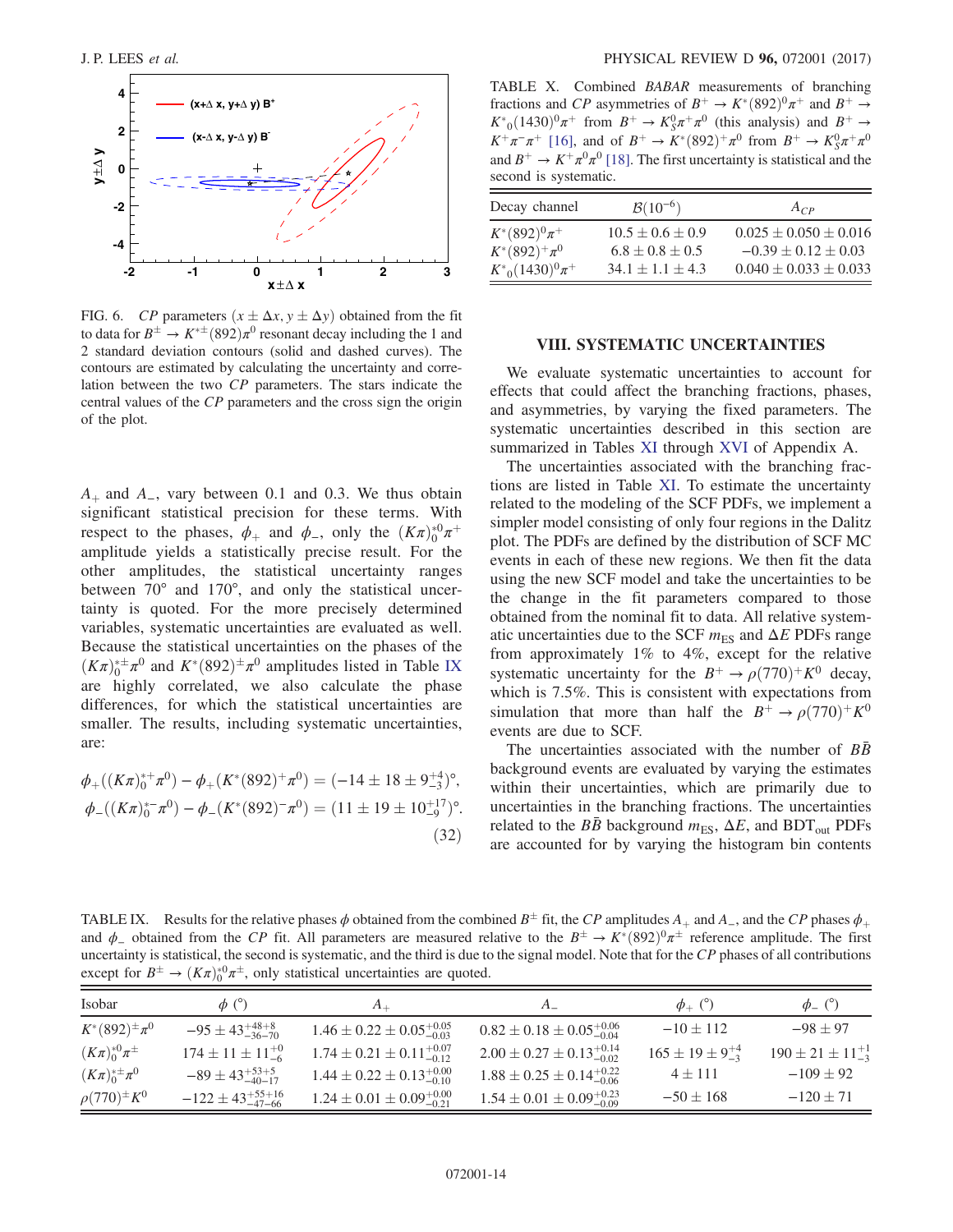according to their statistical uncertainties. The uncertainty is then taken as the RMS of the distribution of the difference in the fit parameters. The uncertainties related to the limited statistical precision of the MC and datasideband samples are similarly accounted for by varying the results in the corresponding histogram bins by their uncertainties. The uncertainty due to possible variations of the SCF fraction is estimated by varying each bin of the PDF distribution by an uncertainty of 2%.

The uncertainty in the  $BDT_{out}$  histogram PDFs for correctly reconstructed and SCF signal events is determined by varying the bin contents in accordance with the observed data/MC difference. For correctly reconstructed signal events, the tails of the asymmetric Gaussian PDFs for  $m_{ES}$  and  $\Delta E$  are fixed. To account for an associated uncertainty, we allow the relevant parameters to vary in a fit to data and use the variation in the fit parameters to define the uncertainty.

To validate the fitting procedure, 500 MC pseudo experiments are generated, using the PDFs with parameter values found from the fit to data. Small fit biases are found for some of the fit parameters and are included in the systematic uncertainties.

We also account for uncertainties in the following parameters describing the signal model: the mass and width of each resonance and the value of the Blatt-Weisskopf barrier radius. The associated uncertainties are determined by varying the parameters within their uncertainties (some of which are given in Table [II](#page-4-1)) and refitting.

The uncertainties in the branching fractions related to particle identification, tracking efficiency, and the total number of BB events are  $1.0\%$ ,  $1.0\%$ , and  $0.6\%$ , respectively. We estimate systematic uncertainties in the branching fractions associated with the  $\pi^0$  and  $K^0_S$ reconstruction efficiencies to be 1.0% and 1.1%, respectively.

Uncertainties from all the above sources are added in quadrature to yield the total systematic uncertainties, which are listed in Table [XI](#page-16-0).

We determine changes in the branching fractions,  $\Delta \mathcal{B}$ , when the signal model is varied. The systematic uncertainties in the branching fractions due to the  $(K\pi)_0^{*0/+}$  parametrization are estimated by replacing the LASS model with another phenomenologically inspired parametrization [\[47\]](#page-20-20). We take the differences in branching fractions with respect to the nominal fit as the systematic uncertainty. This is the largest contribution to the uncertainty due to the model. Another uncertainty reflects any changes in the fit parameters for the nominal model when including components that are omitted in the nominal fit, such as the  $\rho(1450)^+$ ,  $K^*_{2}(1430)^0$ ,  $K^*_{2}(1430)^+$ ,  $K^*(1680)^0$ , and  $K^*(1680)^+$ . Positive and negative variations are added separately in quadrature to obtain the systematic uncertainties due to the signal model, listed in Table [XI.](#page-16-0)

We determine systematic uncertainties in the phases averaged over  $B^+$  and  $B^-$  decays from the same sources as considered for the branching fractions. The variations in the phases are measured relative to the  $K^*(892)^0\pi^+$  amplitude. Since the differences between positive and negative shifts in the phases, shown in Table [XII,](#page-17-0) are large in some cases, we quote for those phase shifts asymmetric systematic uncertainties.

Reconstruction and particle identification efficiencies cancel to first order in the fit to CP asymmetries; therefore the only uncertainties that are included for  $A_{CP}$  are those coming from the fit and signal model. In addition to this, we do not evaluate any of the uncertainties that are found to be negligible for the branching fractions.

An additional uncertainty for  $A_{CP}$  arises from having fixed the  $CP$  asymmetries for individual  $B\bar{B}$  background components to zero. We vary the CP asymmetry individually for each B background category, based on the world-average experimental results [\[9\]](#page-19-5), and take as the corresponding uncertainty the sum in quadrature of the largest of the positive or negative change in  $A_{CP}$ .

The uncertainty related to the efficiency model is determined by exchanging the efficiency maps for the positive and negative Dalitz plots and refitting the data. We then take the difference in CP asymmetry with respect to the nominal fit as the uncertainty.

We list in Table [XIII](#page-17-1) the systematic uncertainties associated with the signal CP asymmetries and the variations in the asymmetry due to changes in the signal composition.

We evaluate systematic uncertainties for the CP amplitudes and CP phases from the same sources as for the CP asymmetries. We list the variations to the amplitudes  $A_+$  in Table [XIV](#page-18-0) and to the amplitudes  $A_$  in Table [XV,](#page-18-1) including the uncertainties due to changes to the signal model. Table [XVI](#page-19-13) lists the systematic variations and model uncertainties for  $\phi_{+(-)}((K\pi)_0^{*0}\pi^{+(-)} - K^*(892)^0\pi^{+(-)})$ and  $\phi_{+(-)}((K\pi)_0^{*+(-)}\pi^0 - K^*(892)^{+(-)}\pi^0).$ 

### IX. SUMMARY AND CONCLUSIONS

<span id="page-14-0"></span>The measured branching fractions and CP asymmetries are summarized in Table [VIII,](#page-11-3) and the amplitude and phase values in Table [IX,](#page-13-2) including statistical, systematic, and model uncertainties. We have measured for the first time the branching fraction and CP asymmetry for the decay  $B^+ \to K^0 \pi^+ \pi^0$ . We obtain first evidence for direct CP violation in the intermediate decay  $B^+ \to K^*(892)^+ \pi^0$ , with a total significance of 3.4 standard deviations determined by adding statistical, systematic, and signal-model uncertainties in quadrature and dividing the measured  $A_{CP}$ by the total uncertainty.

In addition, we have measured the branching fractions, CP asymmetries, and relative CP-averaged phase values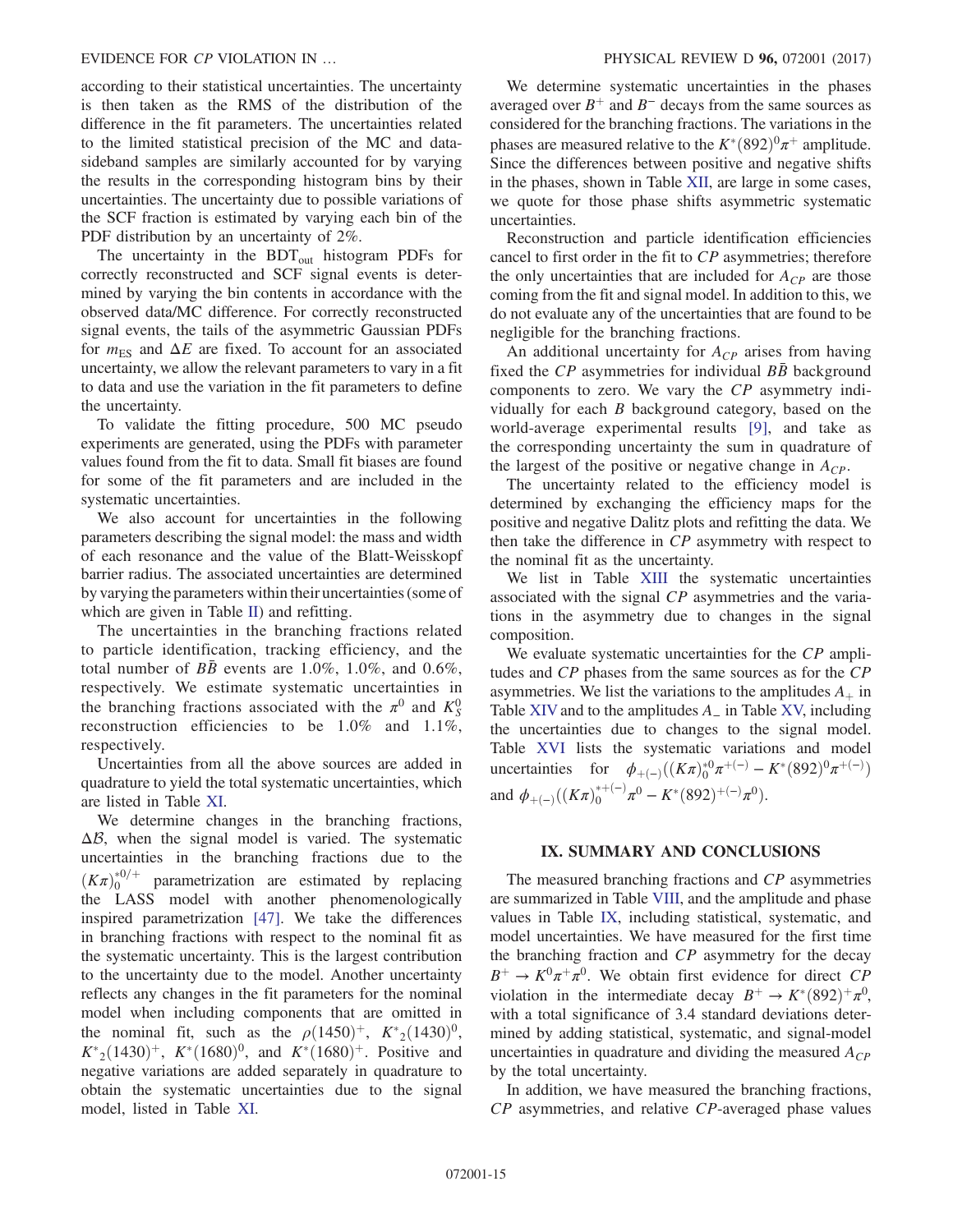of the decays  $B^+ \to K^*(892)^0 \pi^+, B^+ \to K^*(892)^+ \pi^0$ .  $B^+ \to K^*_{0}(1430)^0 \pi^+, B^+ \to K^*_{0}(1430)^+ \pi^0$ , and  $B^+ \to$  $\rho$ (770)<sup>+</sup>K<sup>0</sup>. The results for the branching fractions and CP asymmetries for  $B^+ \to K^*(892)^0 \pi^+$  are consistent with the previous measurements from  $B^+ \to K^+\pi^-\pi^+$  decays by the Belle and BABAR Collaborations and the branching fraction for  $B^+ \to K^*_{0}(1430)^0 \pi^+$  is consistent with the previous BABAR measurement and within two standard deviations of the Belle measurement [\[16,17\].](#page-19-9) The branching fraction for  $B^+ \to K^*(892)^+ \pi^0$  is consistent with the previous measurement from the BABAR Collaboration in the  $B^+ \to K^+\pi^0\pi^0$  decay mode and the result for  $A_{CP}$  is within two standard deviations of the previous measure-ment [\[18\]](#page-19-11). The branching fraction and  $A_{CP}$  results for  $B^+ \rightarrow \rho(770)^+ K^0$  supersede the previous BABAR mea-surements [\[14\]](#page-19-7). The CP asymmetries of  $B^+ \rightarrow$  $K^*(892)^0\pi^+, B^+ \to K^*_{0}(1430)^0\pi^+, \text{ and } B^+ \to \rho(770)^+K^0$ are all consistent with zero, as expected. We obtain the first measurements of the branching fraction and CP asymmetry for  $B^+ \to K^*_{0}(1430)^+\pi^0$ , with a significance of 5.4 standard deviations for the branching fraction.

We combine our results for the branching fractions and CP asymmetries of  $B^+ \to K^*(892)^0 \pi^+$ ,  $B^+ \to$  $K^*_{0}(1430)^{0}\pi^{+}$ , and  $B^+ \to K^*(892)^{+}\pi^{0}$  with the previous BABAR measurements. The statistical uncertainties and all systematic uncertainties for the CP asymmetries are uncorrelated between the measurements. For the branching fractions, we account for possible correlations when combining the systematic uncertainties. If the systematic uncertainties are asymmetric, the average systematic uncertainty is calculated from the largest limit. The combined results from BABAR for these decay modes are presented in Table [X](#page-13-3).

Using the world average value for direct CP violation in  $B^0 \to K^*(892)^+\pi^-$  [\[9\]](#page-19-5) and the final BABAR result for direct  $CP$  violation in  $B^+ \to K^*(892)^+ \pi^0$ , we calculate  $\Delta A_{CP}$  for the  $K^*\pi$  system to be

$$
\Delta A_{CP}(K^*\pi) = A_{CP}(K^{*+}\pi^0) - A_{CP}(K^{*+}\pi^-)
$$
  
= -0.16 ± 0.13. (33)

Thus the value of  $\Delta A_{CP}$  in  $K^*\pi$  is found to be consistent with zero. The uncertainty in the  $\Delta A_{CP}(K^*\pi)$  result remains large, rendering the comparison to  $\Delta A_{CP}(K\pi)$ , given in Eq. [\(3\),](#page-3-5) inconclusive at present and motivating improved determinations in future experiments.

# ACKNOWLEDGMENTS

We are grateful for the extraordinary contributions of our PEP-II colleagues in achieving the excellent luminosity and machine conditions that have made this work possible. The success of this project also relies critically on the expertise and dedication of the computing organizations that support BABAR. The collaborating institutions wish to thank SLAC for its support and the kind hospitality extended to them. This work is supported by the US Department of Energy and National Science Foundation, the Natural Sciences and Engineering Research Council (Canada), the Commissariat à l'Energie Atomique and Institut National de Physique Nucléaire et de Physique des Particules (France), the Bundesministerium für Bildung und Forschung and Deutsche Forschungsgemeinschaft (Germany), the Istituto Nazionale di Fisica Nucleare (Italy), the Foundation for Fundamental Research on Matter (The Netherlands), the Research Council of Norway, the Ministry of Education and Science of the Russian Federation, Ministerio de Economía y Competitividad (Spain), the Science and Technology Facilities Council (United Kingdom), and the Binational Science Foundation (U.S.-Israel). Individuals have received support from the Marie-Curie IEF program (European Union) and the A. P. Sloan Foundation (USA).

# APPENDIX: TABLES OF SYSTEMATIC AND MODEL UNCERTAINTIES

Table [XI](#page-16-0) lists the uncertainties in the branching fractions due to systematic effects, efficiency corrections, and changes to the signal model. Table [XII](#page-17-0) lists uncertainties in the relative phase values (for  $B^+$  and  $B^-$  decays combined) due to systematic effects and changes to the signal model. Tables [XIII](#page-17-1), [XIV,](#page-18-0) [XV,](#page-18-1) and [XVI](#page-19-13) list the systematic and signal model uncertainties for the CP asymmetries, the amplitudes for the  $B^+$  and  $B^-$  Dalitz plots,  $A_+$  and  $A_-$ , respectively, and the corresponding phases  $\phi_+$  and  $\phi_-$  for the  $B^+ \to K^*_{0}(1430)^0 \pi^+$  amplitude relative to that for  $B^+ \to K^*(892)^0 \pi^+$ , and the phase values for the  $B^+ \to (K_{\pi})_0^{*+} \pi^0$  amplitude relative to that for  $B^+ \to K^*(892)^+ \pi^0$ .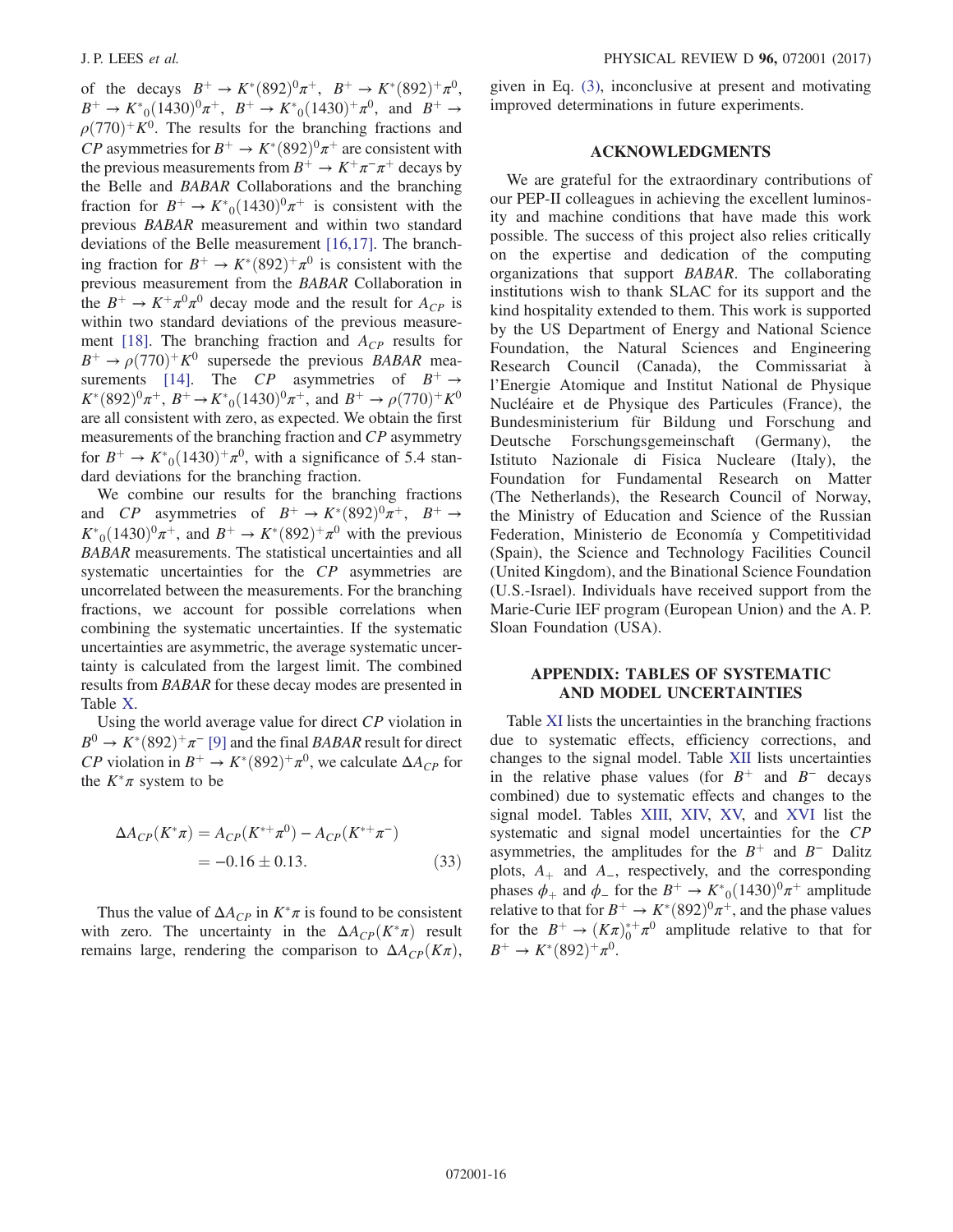<span id="page-16-0"></span>TABLE XI. Combined  $B^{\pm}$  fit: Systematic uncertainties for the branching fraction measurements, including uncertainties due to the signal model. For each of the four alternative signal models (described in the text), we give the change in the branching fraction; positive and negative changes are added separately in quadrature to obtain the total positive  $(+)$  and negative  $(-)$  uncertainties listed in the last two rows.

| Resonant contribution                                                             | Relative Variations of branching fraction (%) |                          |                   |                              |                   |                 |  |
|-----------------------------------------------------------------------------------|-----------------------------------------------|--------------------------|-------------------|------------------------------|-------------------|-----------------|--|
| Source                                                                            | Inclusive                                     | $K^*(892)^0$             | $K^*(892)^+$      | $K^*_{0}(1430)^0$            | $K^*_{0}(1430)^+$ | $\rho(770)^{+}$ |  |
| Correctly reconstructed $m_{\text{ES}}$ and $\Delta E$<br>PDF (fixed parameters)  | 0.8                                           | 1.1                      | 0.6               | 1.1                          | 0.7               | 1.2             |  |
| Correctly reconstructed and self cross<br>feed signal BDT <sub>out</sub> PDFs     | 3.3                                           | 3.3                      | 3.4               | 3.4                          | 4.2               | 4.0             |  |
| Self cross feed signal $m_{\text{ES}}$ and $\Delta E$<br>PDF models               | 3.0                                           | 4.3                      | 3.1               | 1.3                          | 1.8               | $7.5\,$         |  |
| Fit bias                                                                          | 0.3                                           | 0.9                      | 0.6               | 0.5                          | 0.7               | 0.9             |  |
| $B\bar{B}$ background $m_{ES}$ , $\Delta E$ and BDT <sub>out</sub><br><b>PDFs</b> | 0.3                                           | 0.4                      | 0.2               | 0.3                          | 0.5               | 0.6             |  |
| $B\bar{B}$ background yields                                                      | 0.7                                           | 1.2                      | 0.6               | 0.9                          | 2.0               | 1.8             |  |
| Background model in Dalitz plot                                                   | 1.5                                           | 3.7                      | 2.8               | 2.8                          | 2.7               | 3.5             |  |
| Signal efficiency model                                                           | 0.3                                           | 1.8                      | 1.0               | 0.4                          | 0.4               | $0.8\,$         |  |
| Self cross feed PDF model                                                         | 0.3                                           | 0.4                      | 0.6               | 0.3                          | 0.3               | 0.5             |  |
| $K^*(892)$ mass and width                                                         | 0.1                                           | 0.7                      | 0.3               | 0.1                          | 0.2               | 0.1             |  |
| $K_0^*(1430)$ mass and width                                                      | 3.2                                           | 3.8                      | 2.1               | 8.1                          | 5.5               | 4.0             |  |
| $\rho(770)^+$ mass and width                                                      | $<\!0.1$                                      | 0.2                      | 0.1               | 0.1                          | 0.2               | 0.3             |  |
| Blatt-Weisskopf radius                                                            | 2.3                                           | 4.4                      | 2.9               | 7.4                          | 2.9               | 3.7             |  |
| Subtotal                                                                          | 6.3                                           | 9.1                      | 6.7               | 12.0                         | 8.5               | 11.0            |  |
| Neutral pion efficiency                                                           | 1.0                                           | 1.0                      | 1.0               | 1.0                          | 1.0               | 1.0             |  |
| $K_S^0$ efficiency                                                                | 1.1                                           | 1.1                      | $1.1\,$           | 1.1                          | $1.1\,$           | 1.1             |  |
| Charged particle identification<br>efficiency                                     | 1.0                                           | 1.0                      | 1.0               | 1.0                          | 1.0               | 1.0             |  |
| Tracking efficiency                                                               | 1.0                                           | 1.0                      | 1.0               | 1.0                          | 1.0               | 1.0             |  |
| $N_{B\bar{B}}$                                                                    | 0.6                                           | 0.6                      | 0.6               | 0.6                          | 0.6               | 0.6             |  |
| Total                                                                             | 6.6                                           | 9.4                      | 7.0               | 12.2                         | 8.7               | 11.2            |  |
| Changes due to signal model                                                       |                                               |                          |                   | $\Delta\mathcal{B}(10^{-6})$ |                   |                 |  |
| $(K\pi)_0^{*0}/(K\pi)_0^{*+}$ parametrization                                     | $+5.5$                                        | $-0.2$                   | $-0.2$            |                              |                   | $-0.9$          |  |
| $\rho(1450)^{+}$                                                                  | $+1.6$                                        | $+0.2$                   | $-0.3$            | $+1.8$                       | $-0.6$            | $-1.4$          |  |
| $K^*_{2}(1430)^0$ and $K^*_{2}(1430)^+$                                           | $+1.0$                                        | $-0.2$                   | $+0.2$            | $-1.8$                       | $-0.6$            | $-0.2$          |  |
| $K^*(1680)^0$ and $K^*(1680)^+$                                                   | $+1.2$                                        | $\overline{\phantom{0}}$ | $\qquad \qquad -$ | $+0.4$                       | $-1.0$            | $-0.2$          |  |
| Total $(+)$                                                                       | $+6.0$                                        | $+0.2$                   | $+0.2$            | $+1.9$                       | $+0.0$            | $+0.0$          |  |
| Total $(-)$                                                                       | $-0.0$                                        | $-0.3$                   | $-0.3$            | $-1.8$                       | $-1.3$            | $-1.7$          |  |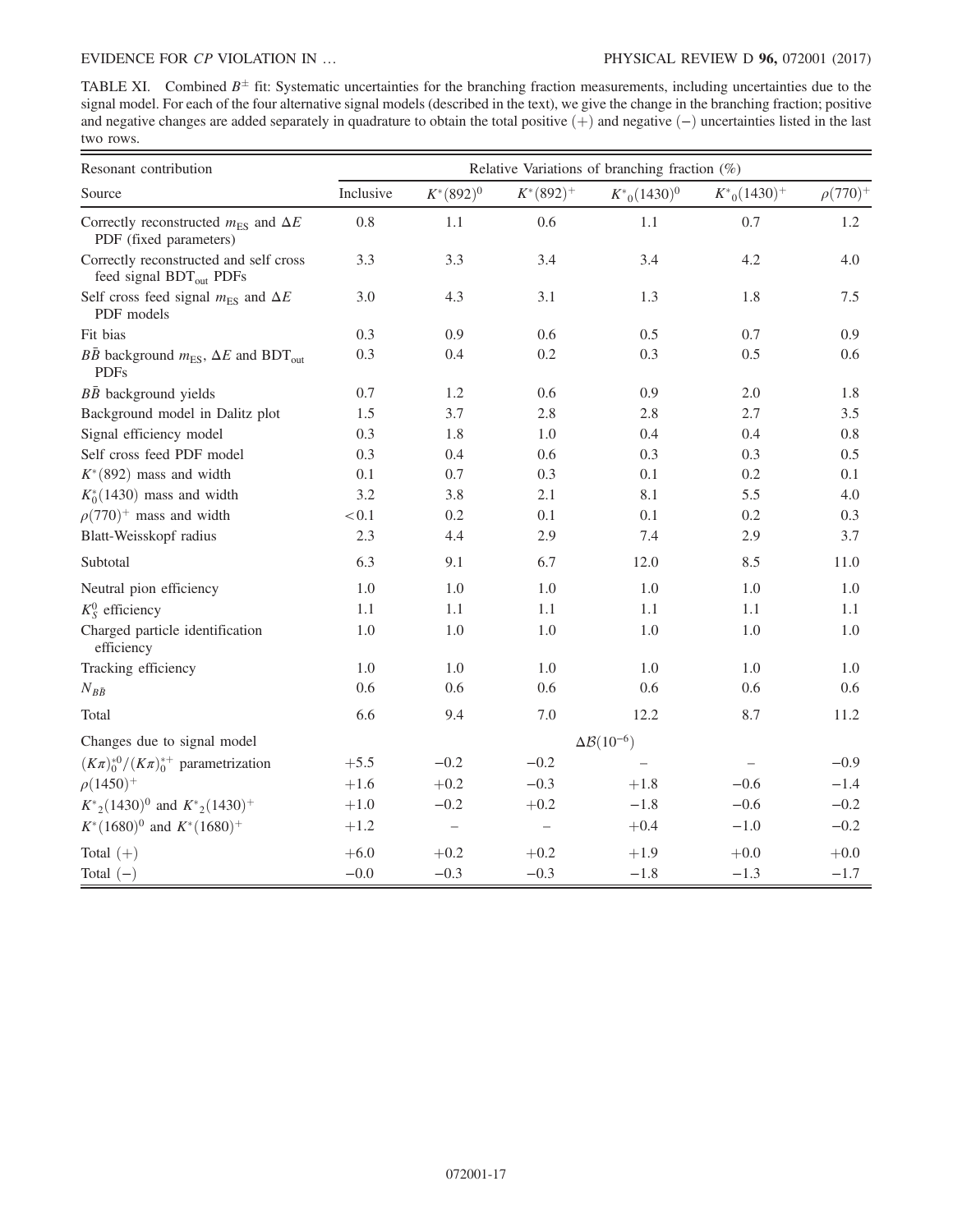# J. P. LEES et al. PHYSICAL REVIEW D 96, 072001 (2017)

<span id="page-17-0"></span>TABLE XII. Combined  $B^{\pm}$  fit: Systematic uncertainties due to the fit model and the fixed shapes in the parametrization (top part of table), and changes to the signal model (bottom part of table), for the relative phases (in degrees) measured relative to the  $K^*(892)^0\pi^+$  amplitude. For each of the four alternative signal models (described in the text), we give the change in the branching fraction; positive and negative changes are added separately in quadrature to obtain the total positive  $(+)$  and negative  $(-)$  uncertainties listed in the last two rows.

| Resonant contribution                                           | Systematic Variations (°)   |                              |                        |                    |  |
|-----------------------------------------------------------------|-----------------------------|------------------------------|------------------------|--------------------|--|
| Systematic                                                      | $K^*(892)^+\pi^0$           | $K_{0}^{*}(1430)^{0}\pi^{+}$ | $K^*_{0}(1430)^+\pi^0$ | $\rho(770)^+K_S^0$ |  |
| Self cross feed PDFs and mapping                                | 7.4                         | 1.4                          | 9.6                    | 6.7                |  |
| Correctly reconstructed and self cross                          | 1.4                         | 0.9                          | 1.3                    | 1.3                |  |
| feed $BDT_{out}$ PDFs                                           |                             |                              |                        |                    |  |
| $B\bar{B}$ background yields                                    | 1.7                         | 0.5                          | 1.8                    | 2.1                |  |
| Correctly reconstructed $m_{FS}$ and $\Delta E$<br><b>PDF</b>   | 0.4                         | 0.2                          | 0.9                    | 1.2                |  |
| Background DP PDF                                               | 5.7                         | 2.2                          | 4.5                    | 5.4                |  |
| <i>BB</i> background $m_{ES}$ , $\Delta E$ , BDT <sub>out</sub> | 0.3                         | 0.2                          | 0.3                    | 0.3                |  |
| <b>PDFs</b>                                                     |                             |                              |                        |                    |  |
| Signal efficiency model                                         | 0.5                         | 0.4                          | 0.7                    | 0.7                |  |
| Fit bias                                                        | 9.3                         | 7.8                          | 7.3                    | 23.5               |  |
| $K^*(892)$ mass                                                 | 1.4                         | 0.2                          | 1.2                    | 1.4                |  |
| $K^*(892)$ width                                                | 0.3                         | 0.1                          | 0.1                    | < 0.1              |  |
| $K_0^*(1430)$ mass                                              |                             | $+5.2$                       |                        | $+46$              |  |
| $K_0^*(1430)$ width                                             | $+43$<br>$-33$<br>$5.2$     | $\frac{-4.7}{4.0}$           | $+48$<br>$-37$<br>5.7  | 14.6               |  |
| $\rho(770)^+$ mass                                              | 0.3                         | 0.1                          | 0.4                    | 1.0                |  |
| $\rho(770)^+$ width                                             | 0.6                         | 0.1                          | 0.6                    | 0.2                |  |
| Blatt-Weisskopf radius                                          | $^{+15}_{-2}$               | $+1.0$<br>$-1.4$             | $^{+17}_{-3}$          | $+0.3$<br>$-0.5$   |  |
| Total                                                           | $+48$                       | $+11$                        | $+53$                  | $+55$              |  |
|                                                                 | $-36$                       | $-11$                        | $-40$                  | $-47$              |  |
|                                                                 | Changes due to signal model |                              |                        |                    |  |
| $(K\pi)_0^{*0}/(K\pi)_0^{*+}$ parametrization                   | $-67.0$                     |                              |                        | $-60.3$            |  |
| $\rho(1450)^{+}$                                                | $-18.4$                     | $-2.8$                       | $-11.8$                | $-27.4$            |  |
| $K_2^*(1430)$                                                   | $+7.8$                      | $-3.1$                       | $+5.5$                 | $+11.3$            |  |
| $K^*(1680)$                                                     | $-7.8$                      | $-4.9$                       | $-12.9$                | $+11.8$            |  |
| Total $(+)$                                                     | $+7.8$                      | $+0.0$                       | $+5.5$                 | $+16.4$            |  |
| Total $(-)$                                                     | $-69.9$                     | $-6.5$                       | $-17.5$                | $-66.2$            |  |

<span id="page-17-1"></span>

| TABLE XIII. Contributions to the uncertainties in the CP asymmetries for the overall and resonant isobar contributions, including            |
|----------------------------------------------------------------------------------------------------------------------------------------------|
| uncertainties due to changes to the signal model. For each of the four alternative signal models (described in the text), we give the change |
| in the branching fraction; positive and negative changes are added separately in quadrature to obtain the total positive $(+)$ and negative  |
| $(-)$ uncertainties listed in the last two rows.                                                                                             |

| Resonant contribution                                                        | Systematic Variations of $A_{CP}$ (%) |                   |                    |                              |                        |                    |
|------------------------------------------------------------------------------|---------------------------------------|-------------------|--------------------|------------------------------|------------------------|--------------------|
| Systematic                                                                   | Inclusive                             | $K^*(892)^0\pi^+$ | $K^*(892)^+ \pi^0$ | $K_{0}^{*}(1430)^{0}\pi^{+}$ | $K^*_{0}(1430)^+\pi^0$ | $\rho(770)^+K_S^0$ |
| Self cross feed PDFs and mapping                                             | 2.0                                   | 6.0               | 1.0                | 1.2                          | 0.9                    | 5.0                |
| Correctly reconstructed and self cross<br>feed $BDT_{out}$ PDFs              | 0.7                                   | 1.7               | 1.8                | 1.6                          | 1.1                    | 2.8                |
| $B\bar{B}$ background asymmetries                                            | 2.5                                   | 1.4               | 1.7                | 1.8                          | 7.5                    | 2.3                |
| Background DP PDF                                                            | 0.7                                   | 2.7               | 2.1                | 2.8                          | 2.0                    | 2.5                |
| $B\bar{B}$ background $m_{\text{ES}}$ , $\Delta E$ , BDT <sub>out</sub> PDFs | 0.2                                   | 0.1               | 0.2                | 0.3                          | 0.5                    | 0.4                |
| Signal efficiency model                                                      | 0.2                                   | 3.9               | 2.1                | 0.1                          | 0.9                    | 1.3                |
| Fit bias                                                                     | 0.3                                   | 1.4               | 0.8                | 1.9                          | 1.0                    | 1.2                |
| $K^*(892)$ mass and width                                                    | 0.1                                   | 0.2               | 0.4                | 0.2                          | 0.2                    | 0.2                |
| $K_0^*(1430)$ mass and width                                                 | 1.1                                   | 4.4               | 0.5                | 3.0                          | 2.8                    | 2.2                |
| $\rho(770)^+$ mass and width                                                 | < 0.1                                 | 0.1               | 0.1                | 0.2                          | 0.1                    | 0.1                |
| Blatt-Weisskopf radius                                                       | < 0.1                                 | 0.9               | 0.3                | 0.8                          | 1.1                    | 0.5                |
| Total                                                                        | 3.4                                   | 8.1               | 4.1                | 4.3                          | 8.0                    | 6.9                |
| Changes due to signal model                                                  |                                       |                   |                    |                              |                        |                    |
| $(K\pi)_{0}^{*0}/(K\pi)_{0}^{*+}$ parametrization                            | $-0.7$                                | $+6.2$            | $+2.0$             |                              |                        | $-8.1$             |
| $\rho(1450)^{+}$                                                             | $+3.3$                                | $+1.5$            | $-3.4$             | $-10.5$                      | $-11.6$                | $-21.3$            |
| $K_2^*(1430)$                                                                | $-0.2$                                | $+5.7$            | $-1.5$             | $-7.5$                       | $-2.7$                 | $+14.4$            |
| $K^*(1680)$                                                                  | $-2.2$                                | $+6.3$            | $+0.5$             | $+4.8$                       | $-1.9$                 | $+12.3$            |
| Total $(+)$                                                                  | $+2.4$                                | $+0.0$            | $+3.7$             | $+13.0$                      | $+12.0$                | $+22.8$            |
| Total<br>$\overline{\phantom{0}}$                                            | $-3.3$                                | $-10.6$           | $-2.0$             | $-4.8$                       | $-0.0$                 | $-19.0$            |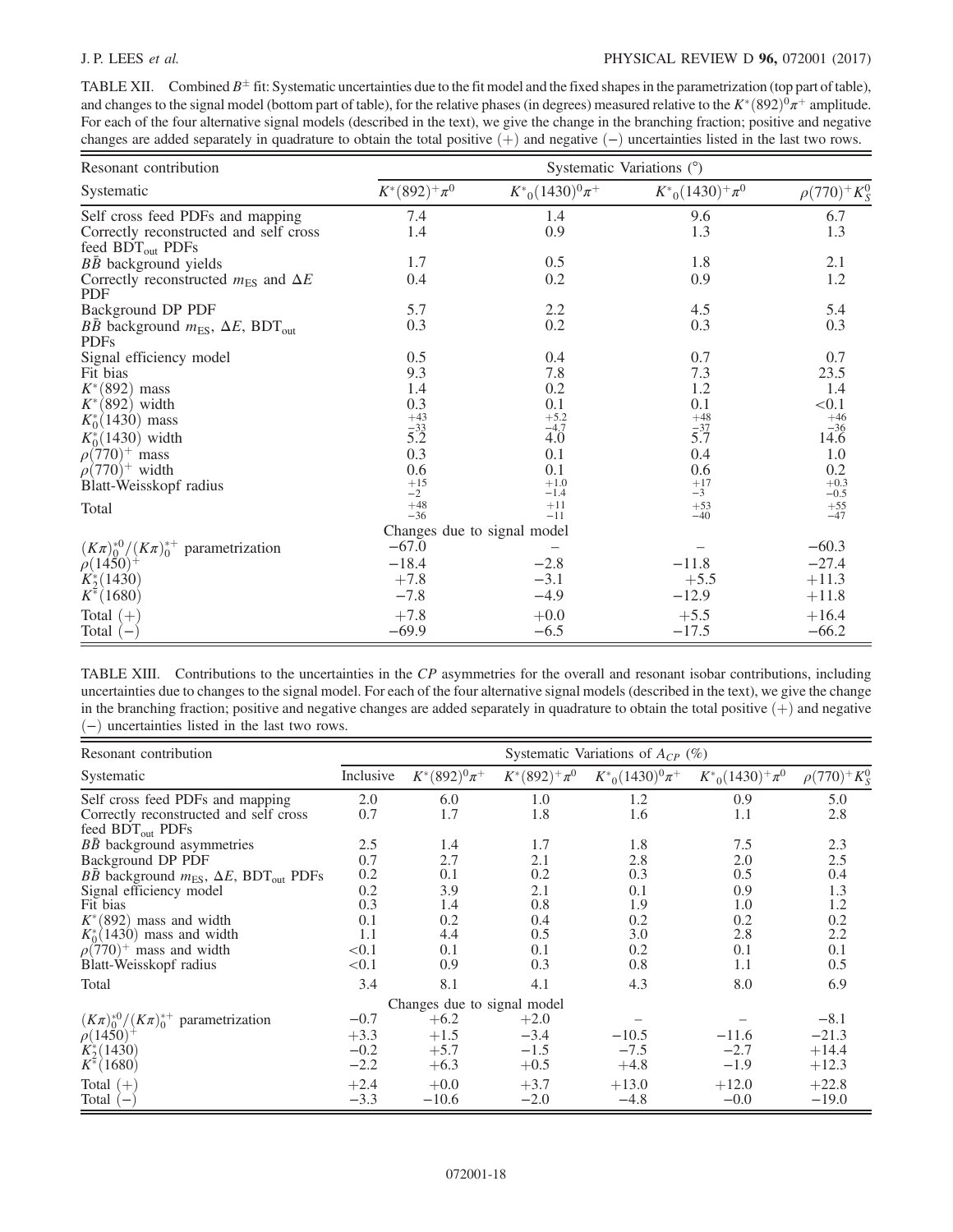<span id="page-18-0"></span>TABLE XIV. Variations in the  $\mathbb{CP}$  amplitude,  $A_+$ , including uncertainties due to changes to the signal model (bottom part of table). In the fits, the amplitudes are measured relative to the  $K^*(892)^0\pi^+$  amplitude. For each of the four alternative signal models (described in the text), we give the change in the branching fraction; positive and negative changes are added separately in quadrature to obtain the total positive  $(+)$  and negative  $(-)$  uncertainties listed in the last two rows.

| Resonant contribution                                                                  | Variation of $A_{+}$                |                      |                      |                    |  |
|----------------------------------------------------------------------------------------|-------------------------------------|----------------------|----------------------|--------------------|--|
| Systematic                                                                             | $K^*(892)^+ \pi^0$                  | $(K\pi)_0^{*0}\pi^+$ | $(K\pi)_0^{*+}\pi^0$ | $\rho(770)^+K_S^0$ |  |
| Self cross feed PDFs and mapping                                                       | 0.02                                | 0.02                 | 0.04                 | 0.02               |  |
| Correctly reconstructed and self cross<br>feed $BDT_{out}$ PDFs                        | 0.01                                | 0.03                 | 0.02                 | 0.02               |  |
| $B\bar{B}$ background asymmetries                                                      | 0.01                                | 0.03                 | 0.07                 | 0.02               |  |
| Background DP PDF                                                                      | 0.02                                | 0.06                 | 0.04                 | 0.04               |  |
| $B\bar{B}$ background $m_{\text{ES}}$ , $\Delta E$ , BDT <sub>out</sub><br><b>PDFs</b> | < 0.01                              | 0.01                 | 0.01                 | < 0.01             |  |
| Signal efficiency model                                                                | 0.01                                | 0.01                 | < 0.01               | 0.01               |  |
| Fit bias                                                                               | 0.01                                | 0.03                 | 0.02                 | 0.03               |  |
| $K^*(892)$ mass                                                                        | 0.01                                | 0.01                 | 0.01                 | < 0.01             |  |
| $K^*(892)$ width                                                                       | < 0.01                              | 0.01                 | 0.01                 | < 0.1              |  |
| $(K\pi)_{0}^{*}$ mass                                                                  | 0.02                                | 0.02                 | 0.09                 | 0.06               |  |
| $(K\pi)_0^*$ width                                                                     | 0.02                                | 0.06                 | 0.01                 | 0.02               |  |
| $\rho(770)^+$ mass                                                                     | < 0.01                              | < 0.01               | < 0.01               | < 0.01             |  |
| $\rho(770)^+$ width                                                                    | < 0.01                              | < 0.01               | < 0.01               | < 0.01             |  |
| Blatt-Weisskopf radius                                                                 | 0.02                                | 0.03                 | 0.02                 | 0.02               |  |
| Total                                                                                  | 0.05<br>Changes due to signal model | 0.11                 | 0.13                 | 0.09               |  |
| $(K\pi)_0^{*0}/(K\pi)_0^{*+}$ parametrization                                          | $-0.03$                             |                      |                      | $-0.17$            |  |
| $\rho(1450)^{+}$                                                                       | < 0.01                              | $-0.01$              | $-0.02$              | $-0.12$            |  |
| $K_2^*(1430)$                                                                          | 0.05                                | $-0.08$              | $-0.08$              | $-0.04$            |  |
| $K^*(1680)$                                                                            | $-0.02$                             | 0.07                 | $-0.05$              | $-0.05$            |  |
| Total $(+)$<br>Total $(-)$                                                             | $+0.05$<br>$-0.03$                  | $+0.07$<br>$-0.12$   | $+0.00$<br>$-0.10$   | $+0.00$<br>$-0.21$ |  |

<span id="page-18-1"></span>TABLE XV. Variations in the CP amplitude, A\_, including uncertainties due to changes to the signal model (bottom part of table). In the fits, the amplitudes are measured relative to the  $K^*(892)^0\pi^+$  amplitude. For each of the four alternative signal models (described in the text), we give the change in the branching fraction; positive and negative changes are added separately in quadrature to obtain the total positive  $(+)$  and negative  $(−)$  uncertainties listed in the last two rows.

| Resonant contribution                                                       | Variation of $A_{-}$        |                          |                             |                                                      |  |
|-----------------------------------------------------------------------------|-----------------------------|--------------------------|-----------------------------|------------------------------------------------------|--|
| Systematic                                                                  | $K^*(892)^-\pi^0$           | $(K\pi)_{0}^{*0}\pi^{-}$ | $(K_{\pi})_{0}^{*-}\pi^{0}$ | $\rho(770)$ <sup>-</sup> K <sub>S</sub> <sup>0</sup> |  |
| Self cross feed PDFs and mapping                                            | < 0.01                      | 0.05                     | 0.04                        | 0.05                                                 |  |
| Correctly reconstructed and self cross                                      | 0.02                        | 0.02                     | 0.02                        | 0.03                                                 |  |
| feed BDT <sub>out</sub> PDFs                                                |                             |                          |                             |                                                      |  |
| BB background asymmetries                                                   | 0.01                        | 0.01                     | 0.06                        | 0.02                                                 |  |
| Background DP PDF                                                           | 0.02                        | 0.05                     | 0.04                        | 0.03                                                 |  |
| <i>BB</i> background $m_{\text{ES}}$ , $\Delta E$ , BDT <sub>out</sub> PDFs | < 0.01                      | < 0.01                   | < 0.01                      | < 0.01                                               |  |
| Signal efficiency model                                                     | 0.02                        | < 0.01                   | 0.02                        | 0.02                                                 |  |
| Fit bias                                                                    | 0.02                        | < 0.01                   | 0.02                        | 0.02                                                 |  |
| $K^*(892)$ mass                                                             | < 0.01                      | 0.01                     | 0.01                        | < 0.01                                               |  |
| $K^*(892)$ width                                                            | < 0.01                      | 0.01                     | 0.01                        | 0.01                                                 |  |
| $(K\pi)_0^*$ mass                                                           | 0.01                        | 0.08                     | 0.08                        | 0.04                                                 |  |
| $(K\pi)_0^*$ width                                                          | 0.01                        | 0.07                     | 0.05                        | 0.03                                                 |  |
| $\rho(770)^+$ mass                                                          | < 0.01                      | < 0.01                   | < 0.01                      | < 0.01                                               |  |
| $\rho(770)^+$ width                                                         | < 0.01                      | < 0.01                   | < 0.01                      | < 0.01                                               |  |
| Blatt-Weisskopf radius                                                      | 0.01                        | 0.01                     | 0.05                        | 0.01                                                 |  |
| Total                                                                       | 0.05                        | 0.13                     | 0.14                        | 0.09                                                 |  |
|                                                                             | Changes due to signal model |                          |                             |                                                      |  |
| $(K\pi)_{0}^{*0}/(K\pi)_{0}^{*+}$ parametrization                           | $-0.04$                     |                          |                             | $-0.09$                                              |  |
| $\rho(1450)^{+}$                                                            | 0.04                        | 0.12                     | 0.22                        | 0.22                                                 |  |
| $K_2^*(1430)$                                                               | 0.05                        | 0.07                     | 0.05                        | 0.03                                                 |  |
| $K^*(1680)$                                                                 | $-0.01$                     | $-0.02$                  | $-0.02$                     | $-0.04$                                              |  |
| Total $(+)$                                                                 | $+0.06$                     | $+0.14$                  | $+0.22$                     | $+0.23$                                              |  |
| Total<br>$\overline{ }$                                                     | $-0.04$                     | $-0.02$                  | $-0.06$                     | $-0.09$                                              |  |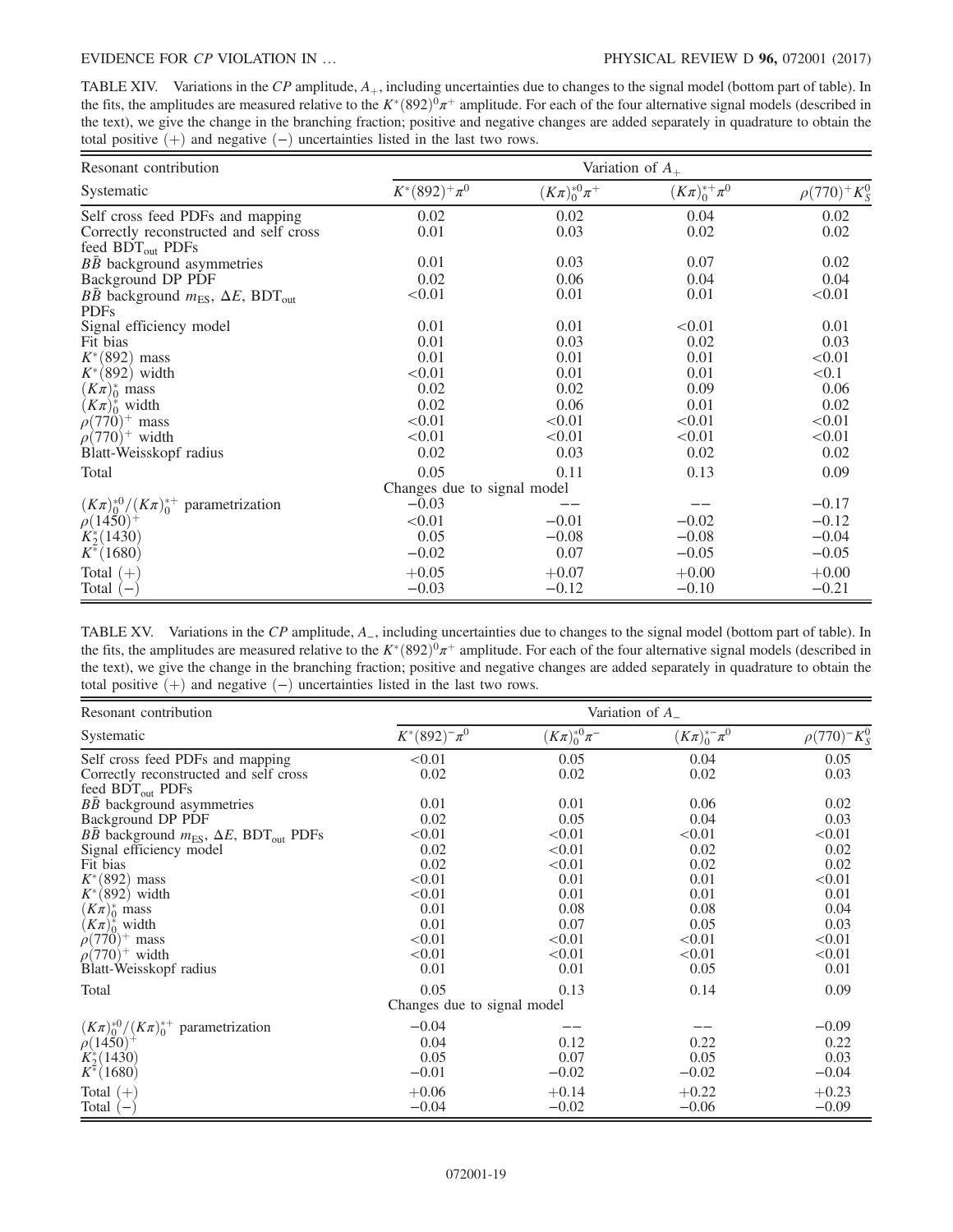### J. P. LEES et al. PHYSICAL REVIEW D 96, 072001 (2017)

<span id="page-19-13"></span>TABLE XVI. Variations in the CP phase values  $\phi_{\pm}$  (in degrees) measured for the  $(K\pi)_0^{\ast 0} \pi^{\pm}$  amplitude relative to the  $K^*(892)^0 \pi^{\pm}$ amplitude, and for the  $(K\pi)_0^{*\pm} \pi^0$  amplitude relative to the  $K^*(892)^\pm \pi^0$  amplitude. For each of the four alternative signal models (described in the text), we give the change in the branching fraction; positive and negative changes are added separately in quadrature to obtain the total positive  $(+)$  and negative  $(−)$  uncertainties listed in the last two rows.

|                                                                        | Absolute variations of CP phase values |                                                |                                            |         |  |
|------------------------------------------------------------------------|----------------------------------------|------------------------------------------------|--------------------------------------------|---------|--|
|                                                                        |                                        | $(K\pi)_0^{*0}\pi^{\pm} - K^*(892)^0\pi^{\pm}$ | $(K\pi)_0^{*\pm}\pi^0 - K^*(892)^\pm\pi^0$ |         |  |
| Systematic                                                             | $\phi_{+}$                             | $\phi$                                         | $\phi$ <sub>+</sub>                        | $\phi$  |  |
| Self cross feed PDFs and mapping                                       | 0.6                                    | 4.5                                            | 1.6                                        | 3.1     |  |
| Correctly reconstructed and self cross<br>feed BDT <sub>out</sub> PDFs | 0.9                                    | 1.6                                            | 1.4                                        | 2.6     |  |
| $B\bar{B}$ background asymmetries                                      | 1.4                                    | 1.3                                            | 0.7                                        | 1.0     |  |
| Background DP PDF                                                      | 2.5                                    | 3.0                                            | 2.0                                        | 2.7     |  |
| $B\bar{B}$ background $m_{ES}$ , $\Delta E$ , BDT <sub>out</sub> PDFs  | 0.2                                    | 0.2                                            | 0.2                                        | 0.4     |  |
| Signal efficiency model                                                | 0.3                                    | 1.4                                            | 0.8                                        | 1.2     |  |
| Fit bias                                                               | 2.4                                    | 5.2                                            | 1.7                                        | 0.9     |  |
| $K^*(892)$ mass                                                        | 0.2                                    | 0.2                                            | 0.4                                        | 0.6     |  |
| $K^*(892)$ width                                                       | 0.3                                    | 0.3                                            | 0.2                                        | 0.2     |  |
| $(K\pi)_0^*$ mass                                                      | 6.1                                    | 5.3                                            | 5.9                                        | 5.5     |  |
| $(K\pi)_0^*$ width                                                     | 4.2                                    | 5.0                                            | 5.2                                        | 4.5     |  |
| $\rho(770)^+$ mass                                                     | 0.2                                    | 0.2                                            | < 0.1                                      | 0.2     |  |
| $\rho(770)^+$ width                                                    | 0.2                                    | 0.2                                            | 0.1                                        | 0.2     |  |
| Blatt-Weisskopf radius                                                 | 1.0                                    | 3.3                                            | 1.3                                        | 3.8     |  |
| Total                                                                  | 8.5                                    | 11.3                                           | 8.7                                        | 9.6     |  |
|                                                                        | Changes due to signal model            |                                                |                                            |         |  |
| $\rho(1450)^{+}$                                                       | $+3.7$                                 | $-0.9$                                         | $-3.2$                                     | $+9.4$  |  |
| $K_2^*(1430)$                                                          | $-2.6$                                 | $+0.5$                                         | $+3.6$                                     | $-8.8$  |  |
| $K^*(1680)$                                                            | $+1.9$                                 | $+3.3$                                         | $+2.2$                                     | $+14.6$ |  |
| Total $(+)$                                                            | $+4.2$                                 | $+0.5$                                         | $+4.2$                                     | $+17.4$ |  |
| Total $(-)$                                                            | $-2.6$                                 | $-3.4$                                         | $-3.2$                                     | $-8.8$  |  |

- <span id="page-19-0"></span>[1] N. Cabibbo, [Phys. Rev. Lett.](https://doi.org/10.1103/PhysRevLett.10.531) **10**, 531 (1963).
- [2] M. Kobayashi and T. Maskawa, [Prog. Theor. Phys.](https://doi.org/10.1143/PTP.49.652) 49, 652 [\(1973\).](https://doi.org/10.1143/PTP.49.652)
- <span id="page-19-1"></span>[3] M. Ciuchini, M. Pierini, and L. Silvestrini, [Phys. Rev. D](https://doi.org/10.1103/PhysRevD.74.051301) 74, [051301 \(2006\).](https://doi.org/10.1103/PhysRevD.74.051301)
- <span id="page-19-2"></span>[4] M. Gronau, D. Pirjol, A. Soni, and J. Zupan, [Phys. Rev. D](https://doi.org/10.1103/PhysRevD.75.014002) 75[, 014002 \(2007\).](https://doi.org/10.1103/PhysRevD.75.014002)
- <span id="page-19-3"></span>[5] B. Aubert et al. (BABAR Collaboration), [Phys. Rev. D](https://doi.org/10.1103/PhysRevD.76.091102) 76, [091102 \(2007\).](https://doi.org/10.1103/PhysRevD.76.091102)
- [6] S. W. Lin et al. (Belle Collaboration), [Nature \(London\)](https://doi.org/10.1038/nature06827) 452, [332 \(2008\)](https://doi.org/10.1038/nature06827).
- <span id="page-19-4"></span>[7] M. Gronau, [Phys. Lett. B](https://doi.org/10.1016/j.physletb.2005.09.014) **627**, 82 (2005).
- [8] A. J. Buras, R. Fleischer, S. Recksiegel, and F. Schwab, Phys. Rev. Lett. 92[, 101804 \(2004\)](https://doi.org/10.1103/PhysRevLett.92.101804).
- <span id="page-19-5"></span>[9] Y. Amhis et al. (Heavy Flavor Averaging Group Collaboration), [arXiv:1207.1158.](http://arXiv.org/abs/1207.1158)
- [10] M. Gronau and J.L. Rosner, [Phys. Lett. B](https://doi.org/10.1016/j.physletb.2008.08.004) 666, 467 [\(2008\).](https://doi.org/10.1016/j.physletb.2008.08.004)
- <span id="page-19-6"></span>[11] Q. Chang, X.-Q. Li, and Y.-D. Yang, [J. High Energy Phys.](https://doi.org/10.1088/1126-6708/2008/09/038) [09 \(2008\) 038.](https://doi.org/10.1088/1126-6708/2008/09/038)
- [12] C.-W. Chiang and D. London, [Mod. Phys. Lett. A](https://doi.org/10.1142/S0217732309031429) 24, 1983 [\(2009\).](https://doi.org/10.1142/S0217732309031429)
- [13] M. Gronau, D. Pirjol, and J. Zupan, [Phys. Rev. D](https://doi.org/10.1103/PhysRevD.81.094011) 81, [094011 \(2010\).](https://doi.org/10.1103/PhysRevD.81.094011)
- <span id="page-19-7"></span>[14] B. Aubert et al. (BABAR Collaboration), [Phys. Rev. D](https://doi.org/10.1103/PhysRevD.76.011103) 76, [011103 \(2007\).](https://doi.org/10.1103/PhysRevD.76.011103)
- <span id="page-19-8"></span>[15] E. Eckhart et al. (CLEO Collaboration), [Phys. Rev. Lett.](https://doi.org/10.1103/PhysRevLett.89.251801) 89, [251801 \(2002\).](https://doi.org/10.1103/PhysRevLett.89.251801)
- <span id="page-19-9"></span>[16] B. Aubert et al. (BABAR Collaboration), [Phys. Rev. D](https://doi.org/10.1103/PhysRevD.78.012004) 78, [012004 \(2008\).](https://doi.org/10.1103/PhysRevD.78.012004)
- <span id="page-19-10"></span>[17] A. Garmash et al. (Belle Collaboration), [Phys. Rev. Lett.](https://doi.org/10.1103/PhysRevLett.96.251803) 96, [251803 \(2006\).](https://doi.org/10.1103/PhysRevLett.96.251803)
- <span id="page-19-11"></span>[18] J.P. Lees et al. (BABAR Collaboration), [Phys. Rev. D](https://doi.org/10.1103/PhysRevD.84.092007) 84, [092007 \(2011\).](https://doi.org/10.1103/PhysRevD.84.092007)
- <span id="page-19-12"></span>[19] J. P. Lees et al. (BABAR Collaboration), [Phys. Rev. D](https://doi.org/10.1103/PhysRevD.83.112010) 83, [112010 \(2011\).](https://doi.org/10.1103/PhysRevD.83.112010)
- [20] B. Aubert et al. (BABAR Collaboration), [Phys. Rev. D](https://doi.org/10.1103/PhysRevD.80.112001) 80, [112001 \(2009\).](https://doi.org/10.1103/PhysRevD.80.112001)
- [21] J. Dalseno et al. (Belle Collaboration), [Phys. Rev. D](https://doi.org/10.1103/PhysRevD.79.072004) 79, [072004 \(2009\).](https://doi.org/10.1103/PhysRevD.79.072004)